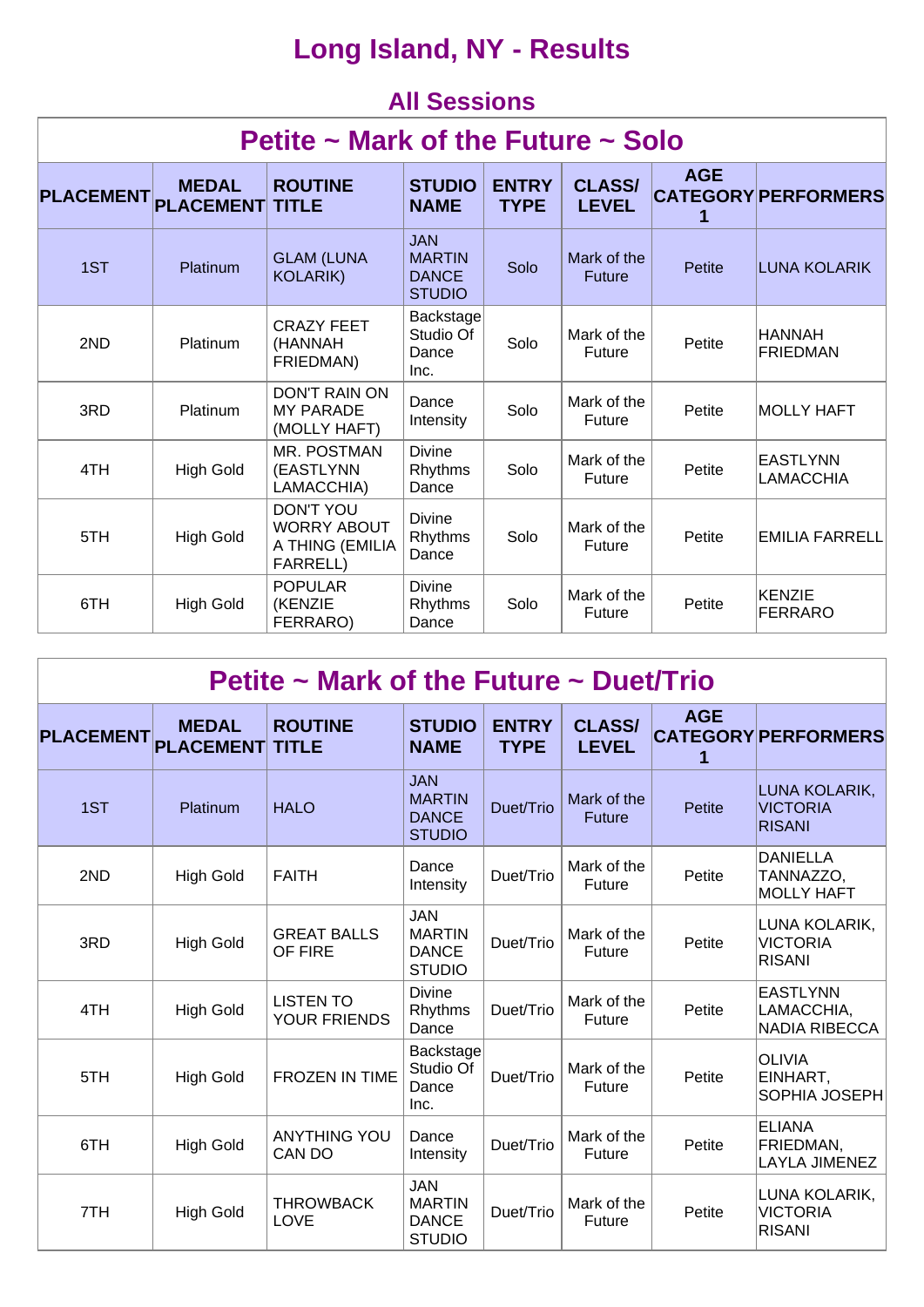| 8TH | High Gold | <b>SOMEWHERE</b><br><b>ONLY WE KNOW</b> | <b>Divine</b><br>Rhythms<br>∽<br>Dance | Duet/Trio | Mark of the<br>Future | Petite | KENZIE<br><b>FERRARO, MIA</b><br>ROTUNNO |
|-----|-----------|-----------------------------------------|----------------------------------------|-----------|-----------------------|--------|------------------------------------------|
|-----|-----------|-----------------------------------------|----------------------------------------|-----------|-----------------------|--------|------------------------------------------|

|                  | Petite ~ Mark of the Future ~ Small Group |                                                 |                                          |                             |                               |                 |                            |  |  |  |  |
|------------------|-------------------------------------------|-------------------------------------------------|------------------------------------------|-----------------------------|-------------------------------|-----------------|----------------------------|--|--|--|--|
| <b>PLACEMENT</b> | <b>MEDAL</b><br><b>PLACEMENT</b>          | <b>ROUTINE</b><br><b>TITLE</b>                  | <b>STUDIO</b><br><b>NAME</b>             | <b>ENTRY</b><br><b>TYPE</b> | <b>CLASS/</b><br><b>LEVEL</b> | <b>AGE</b><br>1 | <b>CATEGORY PERFORMERS</b> |  |  |  |  |
| 1ST              | Platinum                                  | <b>CINDERELLA</b><br><b>DARLING</b>             | Backstage<br>Studio Of<br>Dance<br>Inc.  | Small<br>Group              | Mark of the<br><b>Future</b>  | Petite          |                            |  |  |  |  |
| 2ND              | Platinum                                  | <b>SLEEPOVER</b>                                | Dance<br>Intensity                       | Small<br>Group              | Mark of the<br>Future         | Petite          |                            |  |  |  |  |
| 3RD              | Platinum                                  | PROUD MARY                                      | Backstage<br>Studio Of<br>Dance<br>Inc.  | Small<br>Group              | Mark of the<br>Future         | Petite          |                            |  |  |  |  |
| 4TH              | Platinum                                  | <b>WAKE ME UP</b><br><b>BEFORE YOU</b><br>GO GO | Backstage<br>Studio Of<br>Dance<br>Inc.  | Small<br>Group              | Mark of the<br>Future         | Petite          |                            |  |  |  |  |
| 4TH              | Platinum                                  | A WHOLE NEW<br><b>WORLD</b>                     | Stars of<br>Tomorrow<br>Dance<br>Academy | Small<br>Group              | Mark of the<br>Future         | Petite          |                            |  |  |  |  |
| 5TH              | <b>High Gold</b>                          | <b>BAMM</b>                                     | Backstage<br>Studio Of<br>Dance<br>Inc.  | Small<br>Group              | Mark of the<br>Future         | Petite          |                            |  |  |  |  |
| 6TH              | <b>High Gold</b>                          | <b>HERE COMES</b><br>THE SUN                    | Divine<br>Rhythms<br>Dance               | Small<br>Group              | Mark of the<br>Future         | Petite          |                            |  |  |  |  |
| 7TH              | <b>High Gold</b>                          | <b>CANDY GIRLS</b>                              | Stars of<br>Tomorrow<br>Dance<br>Academy | Small<br>Group              | Mark of the<br>Future         | Petite          |                            |  |  |  |  |
| 8TH              | <b>High Gold</b>                          | ALL IS FOUND                                    | Backstage<br>Studio Of<br>Dance<br>Inc.  | Small<br>Group              | Mark of the<br>Future         | Petite          |                            |  |  |  |  |
| 8TH              | <b>High Gold</b>                          | <b>ICE COLD</b><br><b>LEMONADE</b>              | Stars of<br>Tomorrow<br>Dance<br>Academy | Small<br>Group              | Mark of the<br>Future         | Petite          |                            |  |  |  |  |
| 9TH              | <b>High Gold</b>                          | <b>SEA CRUISE</b>                               | Stars of<br>Tomorrow<br>Dance<br>Academy | Small<br>Group              | Mark of the<br>Future         | Petite          |                            |  |  |  |  |
| 10TH             | <b>High Gold</b>                          | ARE YOU<br><b>HAVING ANY</b><br><b>FUN</b>      | Backstage<br>Studio Of<br>Dance<br>Inc.  | Small<br>Group              | Mark of the<br>Future         | Petite          |                            |  |  |  |  |

| Petite $\sim$ Mark of the Future $\sim$ Large Group |                                           |                                   |                       |                             |                               |            |                            |  |  |
|-----------------------------------------------------|-------------------------------------------|-----------------------------------|-----------------------|-----------------------------|-------------------------------|------------|----------------------------|--|--|
|                                                     | <b>MEDAL</b><br>PLACEMENT PLACEMENT TITLE | <b>ROUTINE</b>                    | STUDIO<br><b>NAME</b> | <b>ENTRY</b><br><b>TYPE</b> | <b>CLASS/</b><br><b>LEVEL</b> | <b>AGE</b> | <b>CATEGORY PERFORMERS</b> |  |  |
| 1ST                                                 | <b>High Gold</b>                          | <b>GIFT OF A</b><br><b>FRIEND</b> | Dance<br>Intensity    | Large<br>Group              | Mark of the<br><b>Future</b>  | Petite     |                            |  |  |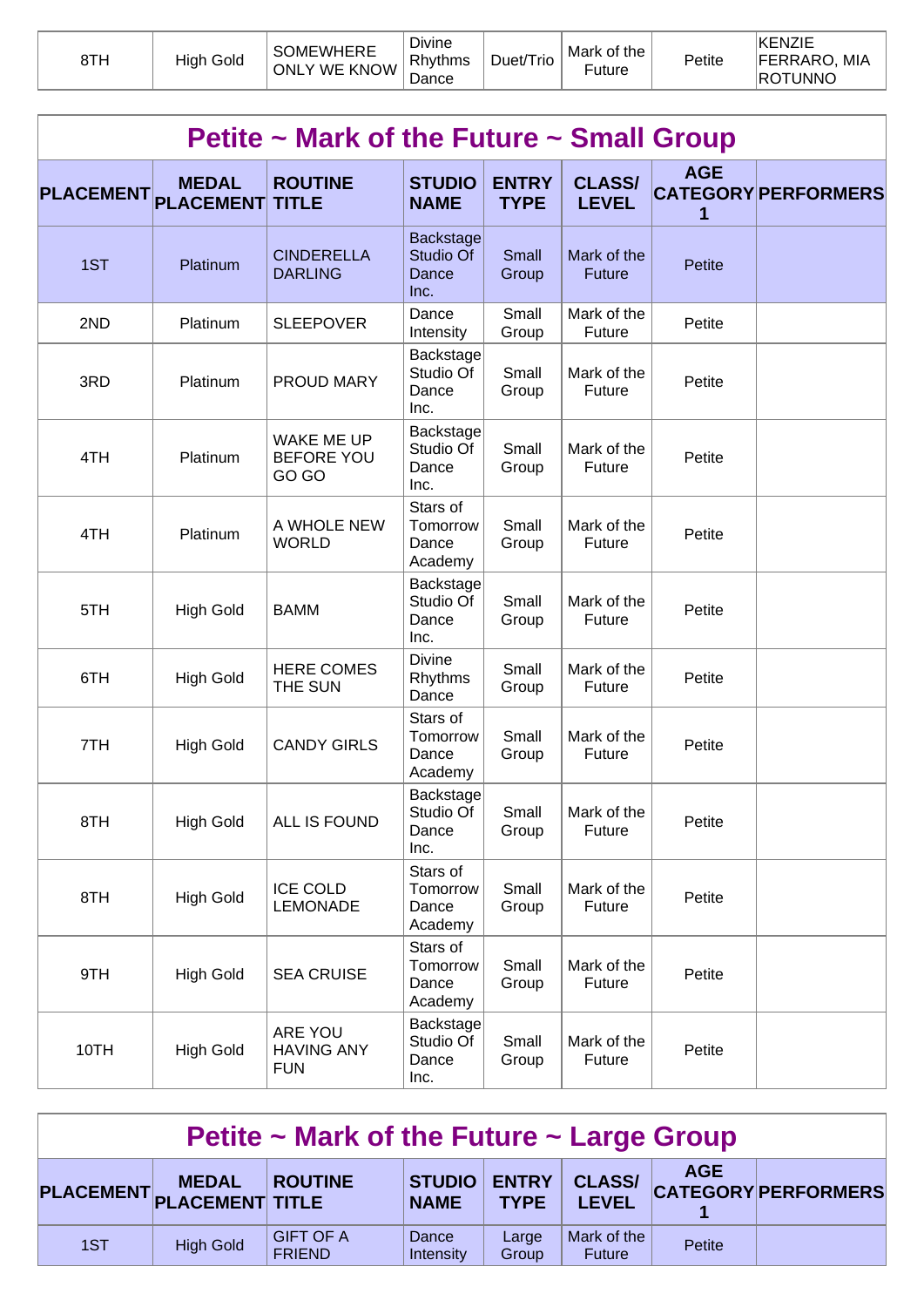| 2ND | High Gold        | <b>REVOLTING</b><br><b>CHILDREN</b>      | Dance<br>Intensity | Large<br>Group | Mark of the<br>Future | Petite |  |
|-----|------------------|------------------------------------------|--------------------|----------------|-----------------------|--------|--|
| 3RD | <b>High Gold</b> | <b>BO\$\$</b>                            | Dance<br>Intensity | Large<br>Group | Mark of the<br>Future | Petite |  |
| 4TH | <b>High Gold</b> | WORKIN' AT THE   Dance<br><b>CARWASH</b> | Intensity          | Large<br>Group | Mark of the<br>Future | Petite |  |

| Petite ~ Intermediate ~ Solo |                                           |                                |                                 |             |                        |               |                            |  |
|------------------------------|-------------------------------------------|--------------------------------|---------------------------------|-------------|------------------------|---------------|----------------------------|--|
|                              | <b>MEDAL</b><br>PLACEMENT PLACEMENT TITLE | <b>ROUTINE</b>                 | STUDIO   ENTRY  <br><b>NAME</b> | <b>TYPE</b> | <b>CLASS/</b><br>LEVEL | <b>AGE</b>    | <b>CATEGORY PERFORMERS</b> |  |
| 1ST                          | <b>Platinum</b>                           | LET'S GET LOUD<br>(JADE GATTO) | Dance<br>Intensity              | Solo        | <i>Intermediatel</i>   | <b>Petite</b> | <b>JADE GATTO</b>          |  |

| PLACEMENT PLACEMENT TITLE | <b>MEDAL</b>    | <b>ROUTINE</b>                      | <b>STUDIO</b><br><b>NAME</b>             | <b>ENTRY</b><br><b>TYPE</b> | <b>CLASS/</b><br><b>LEVEL</b> | <b>AGE</b> | <b>CATEGORY PERFORMERS</b>                             |
|---------------------------|-----------------|-------------------------------------|------------------------------------------|-----------------------------|-------------------------------|------------|--------------------------------------------------------|
| 1ST                       | <b>Platinum</b> | <b>WE'RE GOING</b><br>TO BE FRIENDS | <b>Divine</b><br><b>Rhythms</b><br>Dance | Duet/Trio                   | Advanced                      | Petite     | <b>ANNABELLE</b><br>SACCENTE,<br><b>EMILIA FARRELL</b> |

| Junior $\sim$ Mark of the Future $\sim$ Solo |                  |                                                     |                                                |                             |                               |                 |                                |  |  |  |
|----------------------------------------------|------------------|-----------------------------------------------------|------------------------------------------------|-----------------------------|-------------------------------|-----------------|--------------------------------|--|--|--|
| PLACEMENT PLACEMENT                          | <b>MEDAL</b>     | <b>ROUTINE</b><br><b>TITLE</b>                      | <b>STUDIO</b><br><b>NAME</b>                   | <b>ENTRY</b><br><b>TYPE</b> | <b>CLASS/</b><br><b>LEVEL</b> | <b>AGE</b><br>1 | <b>CATEGORY PERFORMERS</b>     |  |  |  |
| 1ST                                          | Platinum         | YES, YES I CAN<br>(SIENNA OLDIS)                    | Backstage<br>Studio Of<br>Dance<br>Inc.        | Solo                        | Mark of the<br><b>Future</b>  | Junior          | <b>SIENNA OLDIS</b>            |  |  |  |
| 2ND                                          | Platinum         | <b>LITTLE VOICE</b><br>(EMMA<br>CARROLL)            | <b>Divine</b><br>Rhythms<br>Dance              | Solo                        | Mark of the<br>Future         | Junior          | <b>EMMA CARROLL</b>            |  |  |  |
| 3RD                                          | Platinum         | <b>BIG AND LOUD</b><br>(HANNAH<br>SULLIVAN)         | Backstage<br>Studio Of<br>Dance<br>Inc.        | Solo                        | Mark of the<br>Future         | Junior          | HANNAH<br><b>SULLIVAN</b>      |  |  |  |
| 4TH                                          | Platinum         | <b>REAL LOVE</b><br>(ABBEY<br>ROTUNNO)              | <b>Divine</b><br>Rhythms<br>Dance              | Solo                        | Mark of the<br><b>Future</b>  | Junior          | <b>ABBEY</b><br><b>ROTUNNO</b> |  |  |  |
| 5TH                                          | Platinum         | <b>BETTER WHEN</b><br>I'M DANCING<br>(LILY MORRELL) | Backstage<br>Studio Of<br>Dance<br>Inc.        | Solo                        | Mark of the<br>Future         | Junior          | <b>LILY MORRELL</b>            |  |  |  |
| 6TH                                          | Platinum         | <b>LOSE CONTROL</b><br>(KAYLEE OLIVIA)              | <b>Divine</b><br>Rhythms<br>Dance              | Solo                        | Mark of the<br>Future         | Junior          | <b>KAYLEE OLIVIA</b>           |  |  |  |
| 7TH                                          | <b>High Gold</b> | <b>ROCKIN ROBIN</b><br>(RISA BENSON)                | <b>Backstage</b><br>Studio Of<br>Dance<br>Inc. | Solo                        | Mark of the<br>Future         | Junior          | <b>RISA BENSON</b>             |  |  |  |
| 8TH                                          | <b>High Gold</b> | <b>I BELONG (MIA</b><br>FITZGERALD)                 | Backstage<br>Studio Of<br>Dance<br>Inc.        | Solo                        | Mark of the<br>Future         | Junior          | <b>MIA</b><br>FITZGERALD       |  |  |  |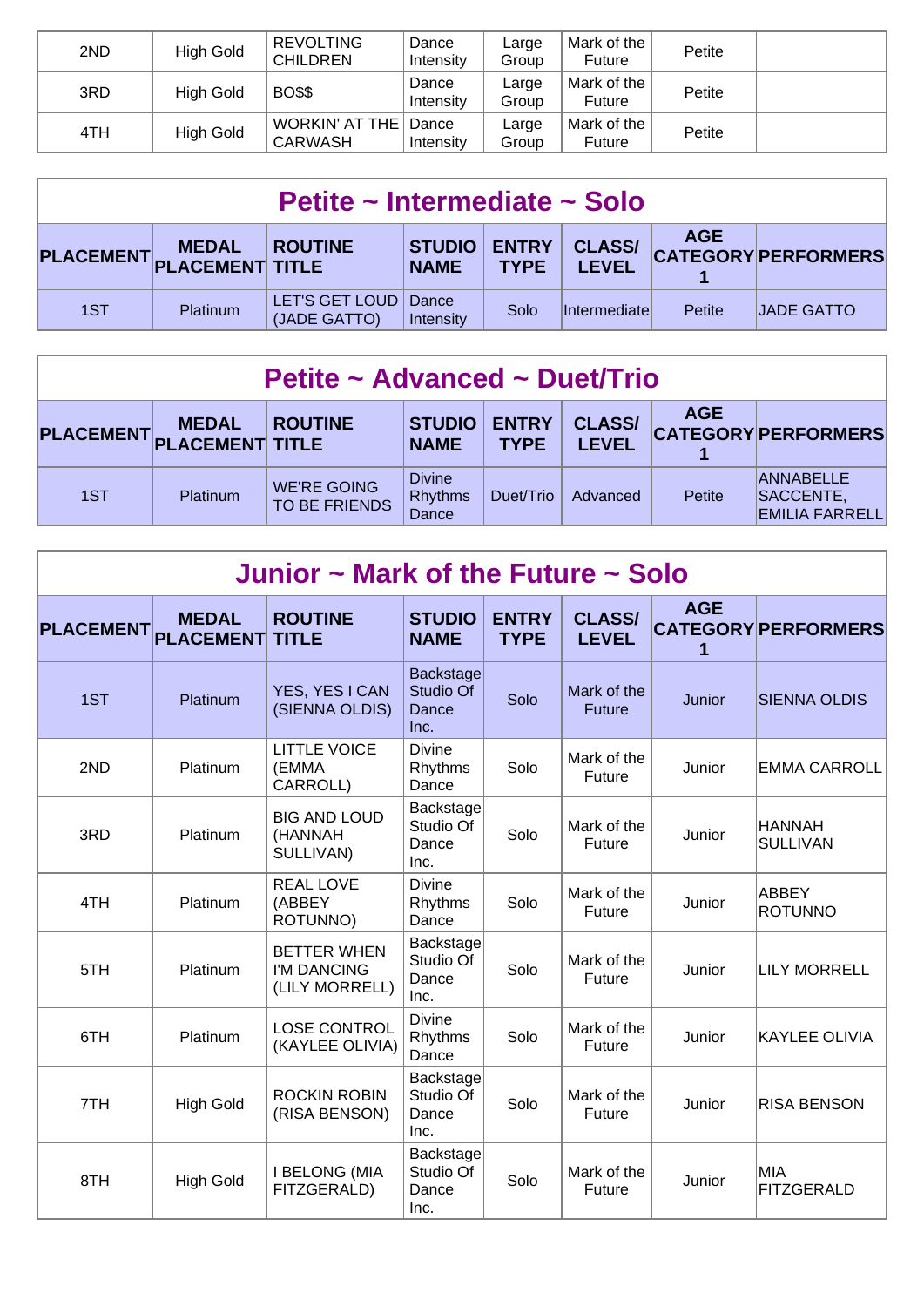| 9TH  | High Gold        | <b>BANANAS</b><br>(GIANNA<br>ELEFANTE) | Divine<br>Rhythms<br>Dance | Solo | Mark of the<br>Future | Junior | GIANNA<br>ELEFANTE |
|------|------------------|----------------------------------------|----------------------------|------|-----------------------|--------|--------------------|
| 10TH | <b>High Gold</b> | SURVIVE (NADIA<br>RIBECCA)             | Divine<br>Rhythms<br>Dance | Solo | Mark of the<br>Future | Junior | NADIA RIBECCA      |
|      |                  |                                        |                            |      |                       |        |                    |
|      |                  |                                        |                            |      |                       |        |                    |
|      |                  |                                        |                            |      |                       |        |                    |
|      |                  |                                        |                            |      |                       |        |                    |
|      |                  |                                        |                            |      |                       |        |                    |

## **Junior ~ Mark of the Future ~ Duet/Trio**

| <b>PLACEMENT</b> | <b>MEDAL</b><br><b>PLACEMENT</b> | <b>ROUTINE</b><br><b>TITLE</b>          | <b>STUDIO</b><br><b>NAME</b>                                 | <b>ENTRY</b><br><b>TYPE</b> | <b>CLASS/</b><br><b>LEVEL</b> | <b>AGE</b><br>1 | <b>CATEGORY PERFORMERS</b>                                                       |
|------------------|----------------------------------|-----------------------------------------|--------------------------------------------------------------|-----------------------------|-------------------------------|-----------------|----------------------------------------------------------------------------------|
| 1ST              | Platinum                         | A LOVELY NIGHT                          | <b>Backstage</b><br>Studio Of<br>Dance<br>Inc.               | Duet/Trio                   | Mark of the<br><b>Future</b>  | Junior          | <b>CARA</b><br>ANNICELLI,<br><b>KATE</b><br>LINGENFELTER,<br><b>SIENNA OLDIS</b> |
| 2ND              | Platinum                         | <b>WE SHARE</b><br><b>EVERYTHING</b>    | Backstage<br>Studio Of<br>Dance<br>Inc.                      | Duet/Trio                   | Mark of the<br>Future         | Junior          | <b>CARA</b><br>ANNICELLI,<br><b>SIENNA OLDIS</b>                                 |
| 3RD              | Platinum                         | <b>FOOTLOOSE</b>                        | Dance<br>Intensity                                           | Duet/Trio                   | Mark of the<br>Future         | Junior          | EDEN LEVINE,<br>SOPHIE VIGIER                                                    |
| 4TH              | Platinum                         | <b>THAT'S MY GIRL</b>                   | Dance<br>Intensity                                           | Duet/Trio                   | Mark of the<br>Future         | Junior          | <b>ISABELLA</b><br>DANTONE, ZOË<br><b>ESCOBEDO</b>                               |
| 5TH              | <b>High Gold</b>                 | <b>FREEDOM</b>                          | <b>JAN</b><br><b>MARTIN</b><br><b>DANCE</b><br><b>STUDIO</b> | Duet/Trio                   | Mark of the<br>Future         | Junior          | <b>ISABELLA HATZ,</b><br><b>MADISON HATZ,</b><br><b>NATALIE LOCKE</b>            |
| 6TH              | <b>High Gold</b>                 | <b>JOKE'S ON YOU</b>                    | <b>Divine</b><br>Rhythms<br>Dance                            | Duet/Trio                   | Mark of the<br>Future         | Junior          | <b>GABRIELLA</b><br>LIRIANO.<br><b>PEYTON</b><br><b>BORGIA</b>                   |
| 7TH              | <b>High Gold</b>                 | TOGETHER,<br><b>WHERE EVER</b><br>WE GO | Divine<br>Rhythms<br>Dance                                   | Duet/Trio                   | Mark of the<br>Future         | Junior          | <b>GIANNA</b><br>ELEFANTE,<br><b>KATIE O'HARA</b>                                |
| 8TH              | <b>High Gold</b>                 | <b>ORDINARY</b><br><b>MIRACLE</b>       | <b>Divine</b><br>Rhythms<br>Dance                            | Duet/Trio                   | Mark of the<br>Future         | Junior          | <b>ADRIANNA</b><br>CAPEZZA, RILEY<br><b>KENEFICK</b>                             |

| Junior $\sim$ Mark of the Future $\sim$ Small Group |                                        |                                         |                                                              |                             |                               |               |                            |  |  |  |
|-----------------------------------------------------|----------------------------------------|-----------------------------------------|--------------------------------------------------------------|-----------------------------|-------------------------------|---------------|----------------------------|--|--|--|
| <b>PLACEMENT</b>                                    | <b>MEDAL</b><br><b>PLACEMENT TITLE</b> | <b>ROUTINE</b>                          | <b>STUDIO</b><br><b>NAME</b>                                 | <b>ENTRY</b><br><b>TYPE</b> | <b>CLASS/</b><br><b>LEVEL</b> | <b>AGE</b>    | <b>CATEGORY PERFORMERS</b> |  |  |  |
| 1ST                                                 | Platinum                               | <b>MAPS</b>                             | <b>JAN</b><br><b>MARTIN</b><br><b>DANCE</b><br><b>STUDIO</b> | Small<br>Group              | Mark of the<br><b>Future</b>  | <b>Junior</b> |                            |  |  |  |
| 2ND                                                 | Platinum                               | <b>SOMEWHERE</b><br><b>ONLY WE KNOW</b> | Backstage<br>Studio Of<br>Dance<br>Inc.                      | Small<br>Group              | Mark of the<br>Future         | Junior        |                            |  |  |  |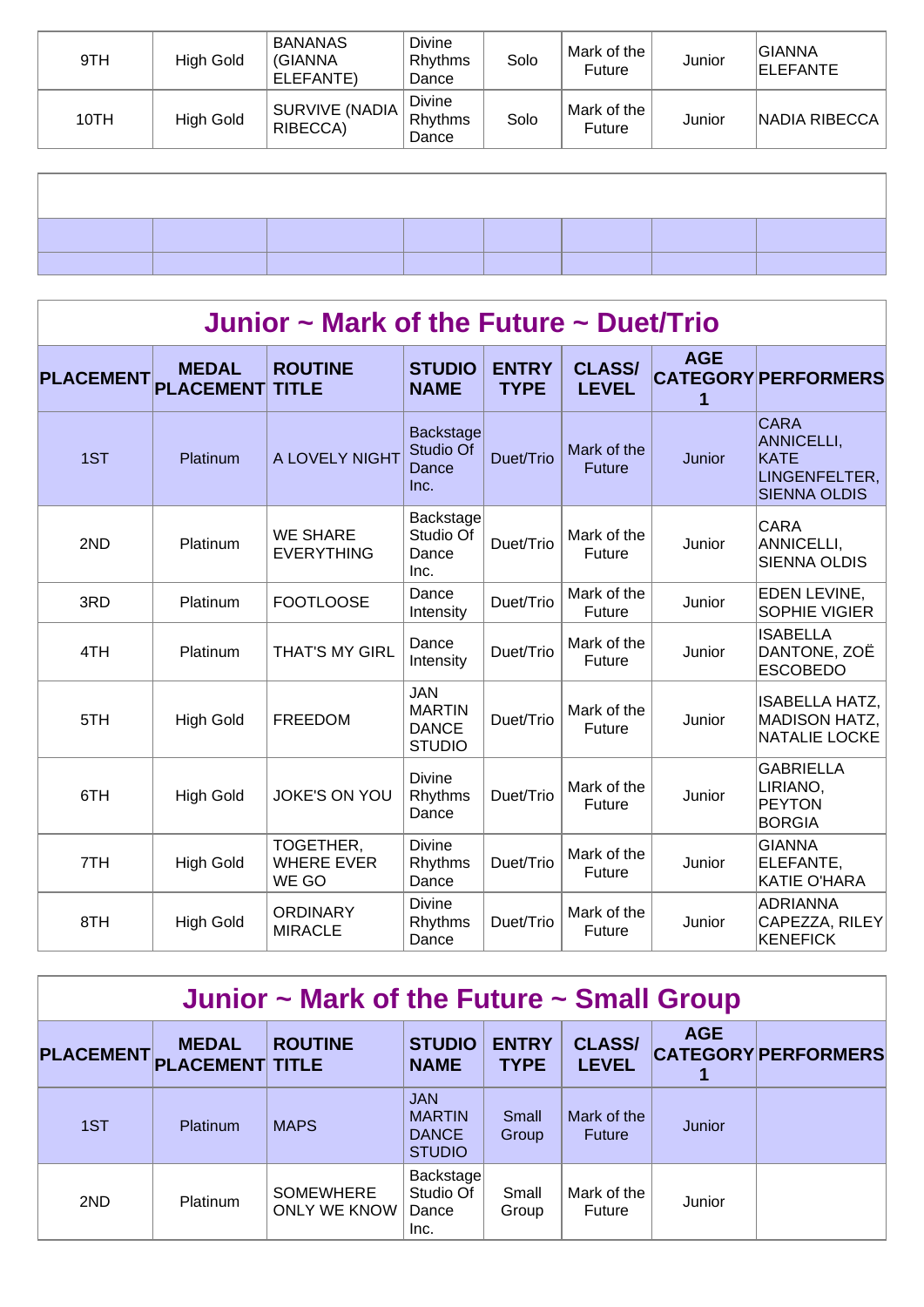| 3RD | Platinum         | THE HEAT IS ON                                        | <b>JAN</b><br><b>MARTIN</b><br><b>DANCE</b><br><b>STUDIO</b> | Small<br>Group | Mark of the<br><b>Future</b> | Junior |  |
|-----|------------------|-------------------------------------------------------|--------------------------------------------------------------|----------------|------------------------------|--------|--|
| 4TH | Platinum         | <b>WELCOME TO</b><br><b>NEW YORK</b>                  | Backstage<br>Studio Of<br>Dance<br>Inc.                      | Small<br>Group | Mark of the<br>Future        | Junior |  |
| 5TH | <b>High Gold</b> | PETTY BOP                                             | Backstage<br>Studio Of<br>Dance<br>Inc.                      | Small<br>Group | Mark of the<br>Future        | Junior |  |
| 6TH | <b>High Gold</b> | <b>OLD SKOOL</b>                                      | <b>Divine</b><br>Rhythms<br>Dance                            | Small<br>Group | Mark of the<br><b>Future</b> | Junior |  |
| 7TH | <b>High Gold</b> | <b>NIGHTMARE</b><br><b>BEFORE</b><br><b>CHRISTMAS</b> | Backstage<br>Studio Of<br>Dance<br>Inc.                      | Small<br>Group | Mark of the<br>Future        | Junior |  |
| 8TH | <b>High Gold</b> | SHE'S GOT A<br><b>WAY</b>                             | <b>Divine</b><br>Rhythms<br>Dance                            | Small<br>Group | Mark of the<br>Future        | Junior |  |
| 9TH | <b>High Gold</b> | <b>BEGGIN</b>                                         | Backstage<br>Studio Of<br>Dance<br>Inc.                      | Small<br>Group | Mark of the<br>Future        | Junior |  |

| Junior $\sim$ Mark of the Future $\sim$ Large Group |                                           |                |                                          |                             |                               |            |                            |  |  |  |
|-----------------------------------------------------|-------------------------------------------|----------------|------------------------------------------|-----------------------------|-------------------------------|------------|----------------------------|--|--|--|
|                                                     | <b>MEDAL</b><br>PLACEMENT PLACEMENT TITLE | <b>ROUTINE</b> | <b>STUDIO</b><br><b>NAME</b>             | <b>ENTRY</b><br><b>TYPE</b> | <b>CLASS/</b><br><b>LEVEL</b> | <b>AGE</b> | <b>CATEGORY PERFORMERS</b> |  |  |  |
| 1ST                                                 | <b>High Gold</b>                          | <b>GLAM</b>    | <b>Divine</b><br><b>Rhythms</b><br>Dance | Large<br>Group              | Mark of the<br><b>Future</b>  | Junior     |                            |  |  |  |

| Junior ~ Intermediate ~ Solo |                                  |                                                                   |                                                              |                             |                               |            |                                    |  |  |  |  |
|------------------------------|----------------------------------|-------------------------------------------------------------------|--------------------------------------------------------------|-----------------------------|-------------------------------|------------|------------------------------------|--|--|--|--|
| <b>PLACEMENT</b>             | <b>MEDAL</b><br><b>PLACEMENT</b> | <b>ROUTINE</b><br><b>TITLE</b>                                    | <b>STUDIO</b><br><b>NAME</b>                                 | <b>ENTRY</b><br><b>TYPE</b> | <b>CLASS/</b><br><b>LEVEL</b> | <b>AGE</b> | <b>CATEGORY PERFORMERS</b>         |  |  |  |  |
|                              |                                  |                                                                   |                                                              |                             |                               |            |                                    |  |  |  |  |
| 2ND                          | Platinum                         | <b>NEW ATTITUDE</b><br>(LYLA WIENER)                              | <b>JAN</b><br><b>MARTIN</b><br><b>DANCE</b><br><b>STUDIO</b> | Solo                        | Intermediate                  | Junior     | <b>LYLA WIENER</b>                 |  |  |  |  |
| 3RD                          | Platinum                         | <b>TRACY</b><br><b>TURNBLAD</b><br>(ADYSON LEE)                   | Dance<br>Intensity                                           | Solo                        | Intermediate                  | Junior     | <b>ADYSON LEE</b>                  |  |  |  |  |
| 4TH                          | Platinum                         | HE LOVES ME,<br>LOVES ME NOT<br>(MADISON<br><b>GLICKMAN)</b>      | Stars of<br>Tomorrow<br>Dance<br>Academy                     | Solo                        | Intermediate                  | Junior     | <b>MADISON</b><br><b>GLICKMAN</b>  |  |  |  |  |
| 5TH                          | Platinum                         | <b>MAMA KNOWS</b><br><b>BEST</b><br>(CHRISTINA<br><b>HESSION)</b> | Dance<br>Intensity                                           | Solo                        | Intermediate                  | Junior     | <b>CHRISTINA</b><br><b>HESSION</b> |  |  |  |  |
| 6TH                          | Platinum                         | <b>I LOVE ME</b><br>(CARLY FARINA)                                | Backstage<br>Studio Of<br>Dance<br>Inc.                      | Solo                        | Intermediate                  | Junior     | CARLY FARINA                       |  |  |  |  |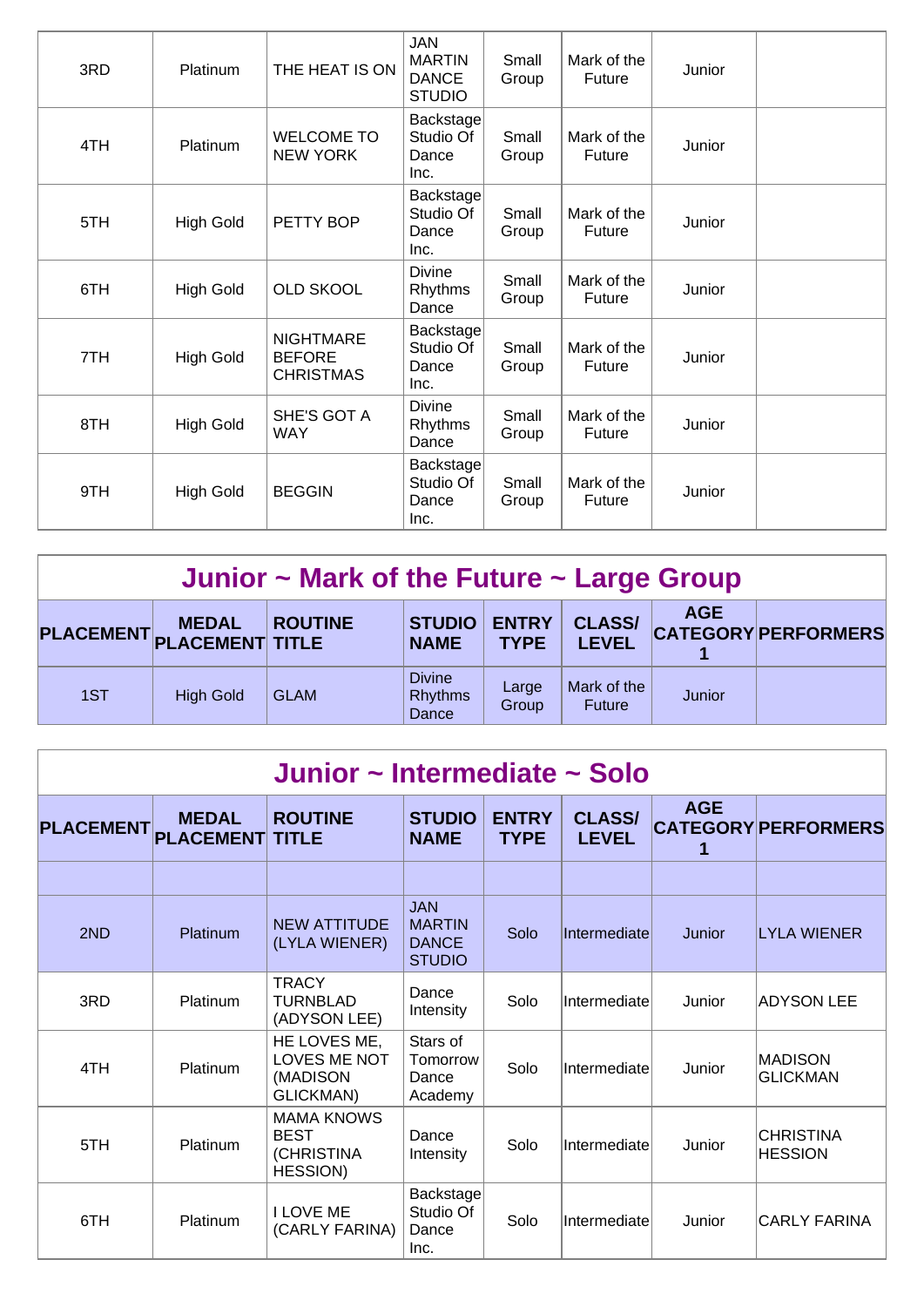| 7TH  | Platinum         | LET'S GET GLAM<br>(VANESSA<br>MELLILO)         | Dance<br>Intensity | Solo | Intermediate | Junior | <b>VANESSA</b><br>MELLILO         |
|------|------------------|------------------------------------------------|--------------------|------|--------------|--------|-----------------------------------|
| 8TH  | <b>Platinum</b>  | MAN! I FEEL<br>LIKE A WOMAN<br>(ELLA KENNEY)   | Dance<br>Intensity | Solo | Intermediate | Junior | <b>ELLA KENNEY</b>                |
| 9TH  | <b>High Gold</b> | <b>GOOSEBUMPS</b><br>(ALLIE GATTO)             | Dance<br>Intensity | Solo | Intermediate | Junior | <b>ALLIE GATTO</b>                |
| 10TH | High Gold        | <b>GRAVITY</b><br>(CECILIA<br><b>VENERONI)</b> | Dance<br>Intensity | Solo | Intermediate | Junior | <b>CECILIA</b><br><b>VENERONI</b> |
|      |                  |                                                |                    |      |              |        |                                   |

### **Junior ~ Intermediate ~ Solo Extended**

| PLACEMENT PLACEMENT TITLE | <b>MEDAL</b>    | <b>ROUTINE</b>                | <b>STUDIO</b><br><b>NAME</b>             | <b>ENTRY</b><br><b>TYPE</b> | <b>CLASS/</b><br>LEVEL | <b>AGE</b> | <b>CATEGORY PERFORMERS</b> |
|---------------------------|-----------------|-------------------------------|------------------------------------------|-----------------------------|------------------------|------------|----------------------------|
| 1ST                       | <b>Platinum</b> | <b>SHINE (AVA</b><br>ABRANDT) | <b>Divine</b><br><b>Rhythms</b><br>Dance | Solo<br>Extended            | <b>Intermediate</b>    | Junior     | <b>AVA ABRANDT</b>         |

| Junior ~ Intermediate ~ Duet/Trio |                                  |                                                         |                                                              |                             |                               |                 |                                                                                              |  |  |  |  |
|-----------------------------------|----------------------------------|---------------------------------------------------------|--------------------------------------------------------------|-----------------------------|-------------------------------|-----------------|----------------------------------------------------------------------------------------------|--|--|--|--|
| <b>PLACEMENT</b>                  | <b>MEDAL</b><br><b>PLACEMENT</b> | <b>ROUTINE</b><br><b>TITLE</b>                          | <b>STUDIO</b><br><b>NAME</b>                                 | <b>ENTRY</b><br><b>TYPE</b> | <b>CLASS/</b><br><b>LEVEL</b> | <b>AGE</b><br>1 | <b>CATEGORY PERFORMERS</b>                                                                   |  |  |  |  |
| 1ST                               | <b>Xtreme</b><br>Platinum        | <b>AY CARUMBA</b>                                       | Dance<br>Intensity                                           |                             | Duet/Trio Intermediate        | Junior          | <b>CECILIA</b><br><b>VENERONI,</b><br><b>JADE GATTO,</b><br><b>KALINA</b><br><b>JASINSKA</b> |  |  |  |  |
| 2ND                               | Xtreme<br>Platinum               | <b>WHO YOU ARE</b>                                      | <b>JAN</b><br><b>MARTIN</b><br><b>DANCE</b><br><b>STUDIO</b> | Duet/Trio                   | Intermediate                  | Junior          | LYLA WIENER,<br><b>TAYLOR</b><br><b>BRUCKNER</b>                                             |  |  |  |  |
| 3RD                               | Platinum                         | I'LL BE THERE                                           | Backstage<br>Studio Of<br>Dance<br>Inc.                      | Duet/Trio                   | Intermediate                  | Junior          | <b>HAILEY</b><br>SULLIVAN,<br><b>HANNAH</b><br><b>SULLIVAN</b>                               |  |  |  |  |
| 4TH                               | Platinum                         | I LOOK TO YOU                                           | Dance<br>Intensity                                           | Duet/Trio                   | Intermediate                  | Junior          | ALEXA MOORE,<br><b>ELLA KENNEY</b>                                                           |  |  |  |  |
| 5TH                               | <b>High Gold</b>                 | <b>AIN'T NOTHIN</b><br><b>WRONG WITH</b><br><b>THAT</b> | Dance<br>Intensity                                           | Duet/Trio                   | Intermediate                  | Junior          | ALEXA MOORE,<br><b>ELLA KENNEY</b>                                                           |  |  |  |  |
| 6TH                               | <b>High Gold</b>                 | <b>TIGHTROPE</b>                                        | <b>Divine</b><br>Rhythms<br>Dance                            | Duet/Trio                   | Intermediate                  | Junior          | ABBEY<br>ROTUNNO,<br><b>KELSEA</b><br>O'HARA,<br><b>TENLEY</b><br><b>CAMPBELL</b>            |  |  |  |  |
| 7TH                               | <b>High Gold</b>                 | <b>LIKE ME</b>                                          | Backstage<br>Studio Of<br>Dance<br>Inc.                      | Duet/Trio                   | Intermediate                  | Junior          | CARLY FARINA,<br><b>NATALIE</b><br><b>MALIZIA</b>                                            |  |  |  |  |
| 8TH                               | <b>High Gold</b>                 | <b>OMG</b>                                              | Stars of<br>Tomorrow<br>Dance<br>Academy                     | Duet/Trio                   | Intermediate                  | Junior          | <b>EMILIA</b><br>LAGNESE,<br><b>SYDNEY</b><br><b>GLICKMAN</b>                                |  |  |  |  |
| 9TH                               | <b>High Gold</b>                 | POP, DROP, AND<br><b>ROLL</b>                           | Stars of<br>Tomorrow                                         |                             | Duet/Trio Intermediate        | Junior          | <b>ELLA</b><br>SAVARESE,                                                                     |  |  |  |  |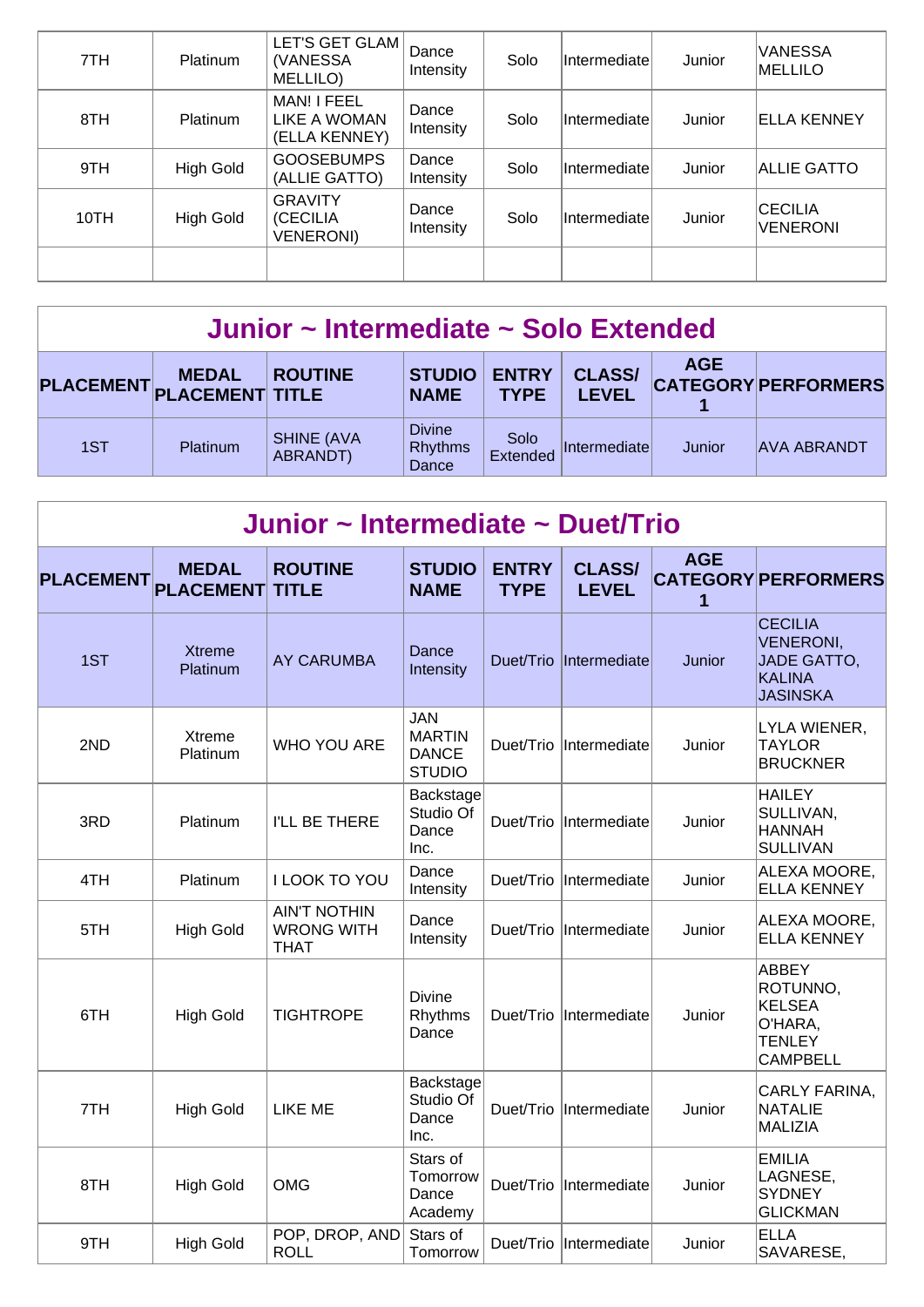|      |           |                | Dance<br>Academy           |                        |        | <b>MADISON</b><br><b>GLICKMAN</b>                  |
|------|-----------|----------------|----------------------------|------------------------|--------|----------------------------------------------------|
| 10TH | High Gold | <b>FIREFLY</b> | Divine<br>Rhythms<br>Dance | Duet/Trio Intermediate | Junior | <b>KAYLEIGH</b><br>BAIBEL, KELSEA<br><b>O'HARA</b> |

|                  | Junior ~ Intermediate ~ Small Group |                                     |                                          |                             |                               |                 |                            |  |  |  |  |  |
|------------------|-------------------------------------|-------------------------------------|------------------------------------------|-----------------------------|-------------------------------|-----------------|----------------------------|--|--|--|--|--|
| <b>PLACEMENT</b> | <b>MEDAL</b><br><b>PLACEMENT</b>    | <b>ROUTINE</b><br><b>TITLE</b>      | <b>STUDIO</b><br><b>NAME</b>             | <b>ENTRY</b><br><b>TYPE</b> | <b>CLASS/</b><br><b>LEVEL</b> | <b>AGE</b><br>1 | <b>CATEGORY PERFORMERS</b> |  |  |  |  |  |
| 1ST              | Platinum                            | <b>SPICE UP YOUR</b><br><b>LIFE</b> | Dance<br>Intensity                       | Small<br>Group              | Intermediate                  | Junior          |                            |  |  |  |  |  |
| 2ND              | Platinum                            | <b>MONSTER</b>                      | Dance<br>Intensity                       | Small<br>Group              | Intermediate                  | Junior          |                            |  |  |  |  |  |
| 3RD              | Platinum                            | <b>COVER GIRL</b>                   | Dance<br>Intensity                       | Small<br>Group              | Intermediate                  | Junior          |                            |  |  |  |  |  |
| 4TH              | Platinum                            | <b>PUSHIT</b>                       | <b>Divine</b><br>Rhythms<br>Dance        | Small<br>Group              | Intermediate                  | Junior          |                            |  |  |  |  |  |
| 5TH              | Platinum                            | <b>THE</b><br>PLAYGROUND            | Dance<br>Intensity                       | Small<br>Group              | Intermediate                  | Junior          |                            |  |  |  |  |  |
| 6TH              | Platinum                            | <b>RAINBOW</b>                      | Stars of<br>Tomorrow<br>Dance<br>Academy | Small<br>Group              | Intermediate                  | Junior          |                            |  |  |  |  |  |
| 7TH              | <b>High Gold</b>                    | <b>GROOVE IS IN</b><br>THE HEART    | <b>Divine</b><br>Rhythms<br>Dance        | Small<br>Group              | Intermediate                  | Junior          |                            |  |  |  |  |  |
| 8TH              | <b>High Gold</b>                    | <b>WE'LL BE THE</b><br><b>STARS</b> | Dance<br>Intensity                       | Small<br>Group              | Intermediate                  | Junior          |                            |  |  |  |  |  |
| 9TH              | <b>High Gold</b>                    | <b>FUTURE ME</b>                    | Stars of<br>Tomorrow<br>Dance<br>Academy | Small<br>Group              | Intermediate                  | Junior          |                            |  |  |  |  |  |
| 10TH             | <b>High Gold</b>                    | FRIEND LIKE ME                      | Dance<br>Intensity                       | Small<br>Group              | Intermediate                  | Junior          |                            |  |  |  |  |  |

| Junior ~ Intermediate ~ Large Group |                                        |                                    |                                                              |                             |                               |            |                            |  |  |  |  |
|-------------------------------------|----------------------------------------|------------------------------------|--------------------------------------------------------------|-----------------------------|-------------------------------|------------|----------------------------|--|--|--|--|
| <b>PLACEMENT</b>                    | <b>MEDAL</b><br><b>PLACEMENT TITLE</b> | <b>ROUTINE</b>                     | <b>STUDIO</b><br><b>NAME</b>                                 | <b>ENTRY</b><br><b>TYPE</b> | <b>CLASS/</b><br><b>LEVEL</b> | <b>AGE</b> | <b>CATEGORY PERFORMERS</b> |  |  |  |  |
| 1ST                                 | Xtreme<br><b>Platinum</b>              | <b>BUST A MOVE</b>                 | <b>JAN</b><br><b>MARTIN</b><br><b>DANCE</b><br><b>STUDIO</b> | Large<br>Group              | Intermediate                  | Junior     |                            |  |  |  |  |
| 2ND                                 | <b>High Gold</b>                       | <b>GET'CHA HEAD</b><br>IN THE GAME | Dance<br>Intensity                                           | Large<br>Group              | Intermediate                  | Junior     |                            |  |  |  |  |
| 3RD                                 | <b>High Gold</b>                       | A BUSHEL AND<br>A PECK             | Stars of<br>Tomorrow<br>Dance<br>Academy                     | Large<br>Group              | Intermediate                  | Junior     |                            |  |  |  |  |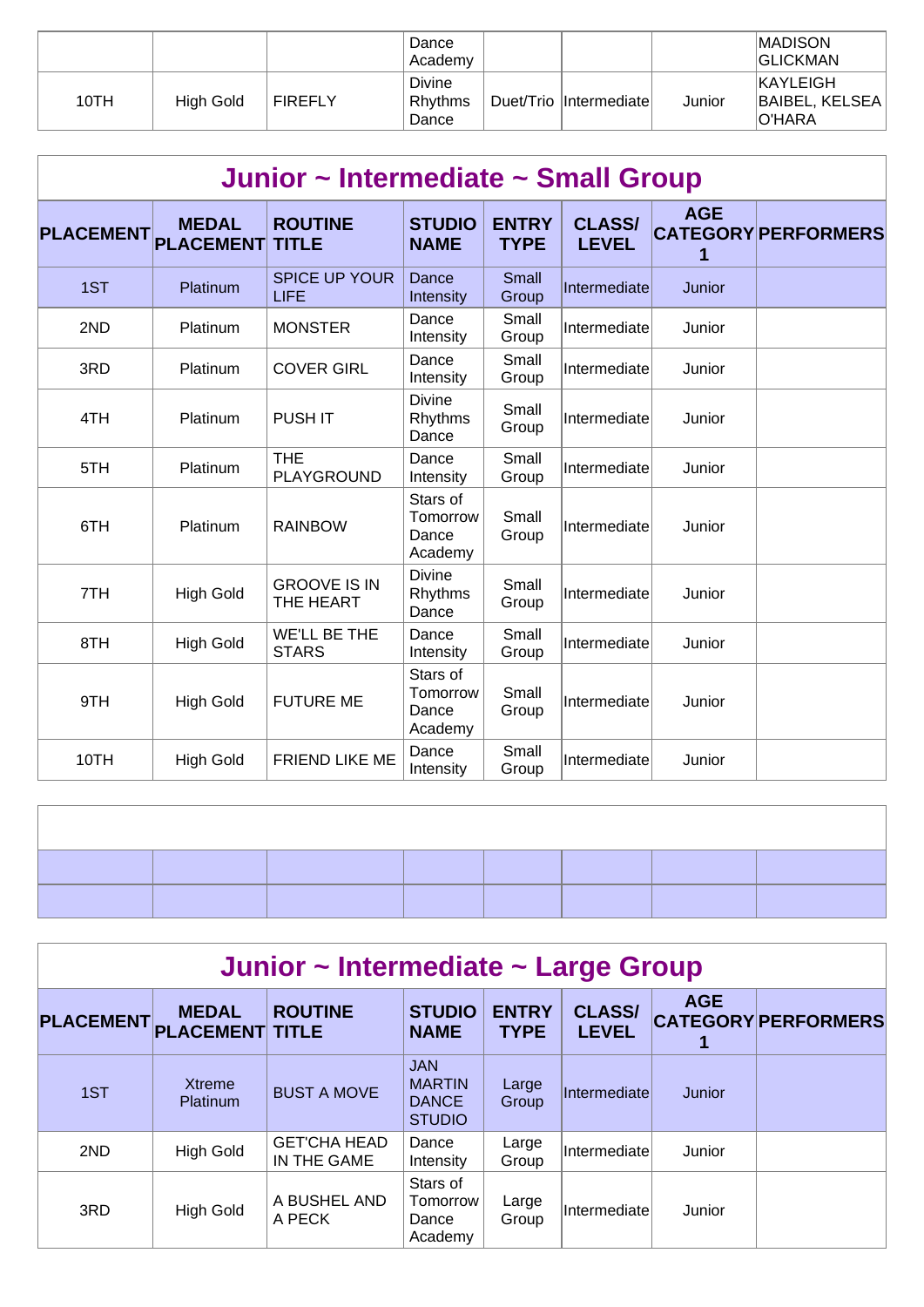| Junior ~ Advanced ~ Solo  |                 |                                                                                  |                                          |                             |                               |            |                                     |  |  |  |
|---------------------------|-----------------|----------------------------------------------------------------------------------|------------------------------------------|-----------------------------|-------------------------------|------------|-------------------------------------|--|--|--|
| PLACEMENT PLACEMENT TITLE | <b>MEDAL</b>    | <b>ROUTINE</b>                                                                   | <b>STUDIO</b><br><b>NAME</b>             | <b>ENTRY</b><br><b>TYPE</b> | <b>CLASS/</b><br><b>LEVEL</b> | <b>AGE</b> | <b>CATEGORY PERFORMERS</b>          |  |  |  |
| 1ST                       | <b>Platinum</b> | <b>EVERYBODY</b><br><b>WANTS TO RULE</b><br>THE WORLD<br>(ANNABELLE<br>SACCENTE) | <b>Divine</b><br><b>Rhythms</b><br>Dance | Solo                        | Advanced                      | Junior     | <b>ANNABELLE</b><br><b>SACCENTE</b> |  |  |  |

| Junior ~ Advanced ~ Duet/Trio |                 |                                                 |                                          |                             |                               |            |                                              |  |  |
|-------------------------------|-----------------|-------------------------------------------------|------------------------------------------|-----------------------------|-------------------------------|------------|----------------------------------------------|--|--|
| PLACEMENT PLACEMENT TITLE     | <b>MEDAL</b>    | <b>ROUTINE</b>                                  | <b>STUDIO</b><br><b>NAME</b>             | <b>ENTRY</b><br><b>TYPE</b> | <b>CLASS/</b><br><b>LEVEL</b> | <b>AGE</b> | <b>CATEGORY PERFORMERS</b>                   |  |  |
| 1ST                           | <b>Platinum</b> | I WANNA DANCE<br><b>WITH</b><br><b>SOMEBODY</b> | <b>Divine</b><br><b>Rhythms</b><br>Dance | Duet/Trio                   | Advanced                      | Junior     | <b>ANNABELLE</b><br>SACCENTE, AVA<br>ABRANDT |  |  |

| Teen $\sim$ Mark of the Future $\sim$ Solo |                                  |                                                               |                                          |                             |                               |                 |                                   |  |  |  |  |
|--------------------------------------------|----------------------------------|---------------------------------------------------------------|------------------------------------------|-----------------------------|-------------------------------|-----------------|-----------------------------------|--|--|--|--|
| <b>PLACEMENT</b>                           | <b>MEDAL</b><br><b>PLACEMENT</b> | <b>ROUTINE</b><br><b>TITLE</b>                                | <b>STUDIO</b><br><b>NAME</b>             | <b>ENTRY</b><br><b>TYPE</b> | <b>CLASS/</b><br><b>LEVEL</b> | <b>AGE</b><br>1 | <b>CATEGORY PERFORMERS</b>        |  |  |  |  |
| 1ST                                        | Platinum                         | <b>HAUNTED</b><br><b>HOUSE (SERENA</b><br><b>MONGELLI)</b>    | <b>Divine</b><br><b>Rhythms</b><br>Dance | Solo                        | Mark of the<br><b>Future</b>  | <b>Teen</b>     | <b>SERENA</b><br><b>MONGELLI</b>  |  |  |  |  |
| 2ND                                        | Platinum                         | <b>MADNESS</b><br>(EMILY BUSSE)                               | <b>Divine</b><br>Rhythms<br>Dance        | Solo                        | Mark of the<br>Future         | Teen            | <b>EMILY BUSSE</b>                |  |  |  |  |
| 3RD                                        | Platinum                         | <b>THICK SKIN</b><br>(LILLIANNA<br>SHIELDS)                   | <b>Divine</b><br>Rhythms<br>Dance        | Solo                        | Mark of the<br>Future         | Teen            | LILLIANNA<br><b>SHIELDS</b>       |  |  |  |  |
| 4TH                                        | Platinum                         | <b>RED SHOES</b><br><b>BLUES (ALYSSA</b><br><b>BARBIERI</b> ) | <b>Divine</b><br>Rhythms<br>Dance        | Solo                        | Mark of the<br>Future         | Teen            | ALYSSA<br><b>BARBIERI</b>         |  |  |  |  |
| 5TH                                        | <b>High Gold</b>                 | <b>MY ATTIC</b><br>(ABIGAIL EGAN)                             | <b>Divine</b><br>Rhythms<br>Dance        | Solo                        | Mark of the<br>Future         | Teen            | ABIGAIL EGAN                      |  |  |  |  |
| 6TH                                        | <b>High Gold</b>                 | I CAN'T<br>(ISABELLA<br>NAVETTA)                              | <b>Divine</b><br>Rhythms<br>Dance        | Solo                        | Mark of the<br>Future         | Teen            | <b>ISABELLA</b><br><b>NAVETTA</b> |  |  |  |  |
| 7TH                                        | <b>High Gold</b>                 | <b>WHAT I KNOW</b><br><b>NOW (MADISON</b><br>WEISS)           | Backstage<br>Studio Of<br>Dance<br>Inc.  | Solo                        | Mark of the<br>Future         | Teen            | <b>MADISON</b><br><b>WEISS</b>    |  |  |  |  |
| 7TH                                        | <b>High Gold</b>                 | <b>BITE (EMMA</b><br>PAOLELLA)                                | <b>Divine</b><br>Rhythms<br>Dance        | Solo                        | Mark of the<br>Future         | Teen            | EMMA<br><b>PAOLELLA</b>           |  |  |  |  |
| 8TH                                        | Gold                             | THE TIMES<br>(KAYLEIGH<br><b>BAIBEL)</b>                      | <b>Divine</b><br>Rhythms<br>Dance        | Solo                        | Mark of the<br>Future         | Teen            | <b>KAYLEIGH</b><br><b>BAIBEL</b>  |  |  |  |  |

| Teen $\sim$ Mark of the Future $\sim$ Duet/Trio |                                            |  |  |  |  |  |                                         |  |  |
|-------------------------------------------------|--------------------------------------------|--|--|--|--|--|-----------------------------------------|--|--|
|                                                 | PLACEMENT MEDAL ROUTINE<br>PLACEMENT TITLE |  |  |  |  |  | STUDIO ENTRY CLASS/ CATEGORY PERFORMERS |  |  |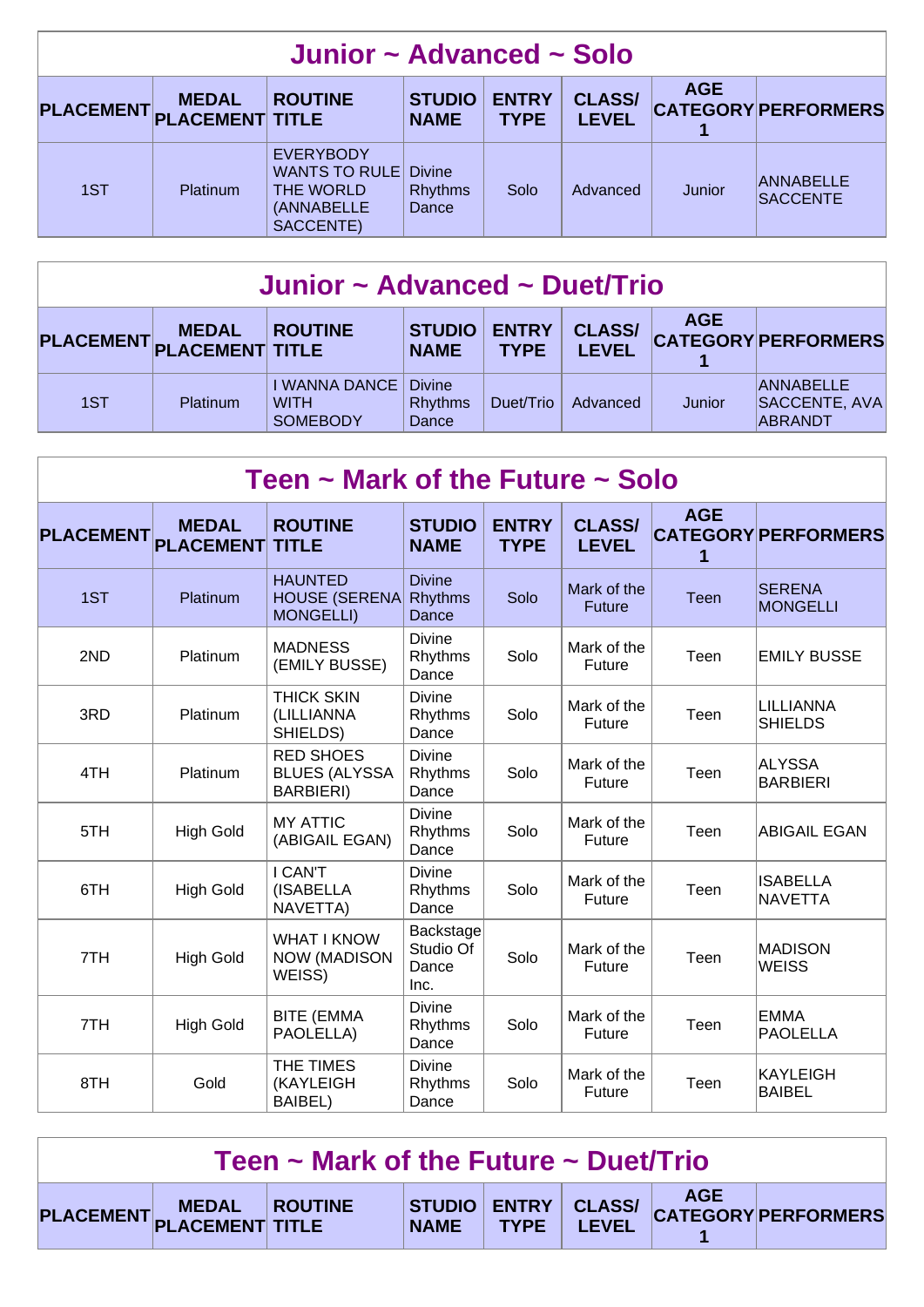| 1ST | <b>Platinum</b>  | <b>CARRY YOU</b>           | <b>Divine</b><br><b>Rhythms</b><br>Dance                     | Duet/Trio | Mark of the<br><b>Future</b> | <b>Teen</b> | <b>EMMA</b><br>PAOLELLA,<br><b>SOFIA</b><br><b>CANNELLA</b>                               |
|-----|------------------|----------------------------|--------------------------------------------------------------|-----------|------------------------------|-------------|-------------------------------------------------------------------------------------------|
| 2ND | <b>Platinum</b>  | <b>THAT MAN</b>            | <b>JAN</b><br><b>MARTIN</b><br><b>DANCE</b><br><b>STUDIO</b> | Duet/Trio | Mark of the<br>Future        | Teen        | <b>EMILY</b><br>FEDERICO,<br>KAYLEA CHEN,<br>SOPHIA SMITH                                 |
| 3RD | <b>High Gold</b> | THE MAZE                   | <b>Divine</b><br>Rhythms<br>Dance                            | Duet/Trio | Mark of the<br>Future        | Teen        | <b>EMILY BUSSE,</b><br><b>SERENA</b><br>MONGELLI                                          |
| 4TH | <b>High Gold</b> | <b>BELLA BELLE</b>         | JAN<br><b>MARTIN</b><br><b>DANCE</b><br><b>STUDIO</b>        | Duet/Trio | Mark of the<br>Future        | Teen        | <b>EMILY</b><br>FEDERICO,<br>JULIETTE<br><b>DUBOVY</b>                                    |
| 5TH | <b>High Gold</b> | SEE WHAT YOU<br><b>SEE</b> | <b>Divine</b><br>Rhythms<br>Dance                            | Duet/Trio | Mark of the<br>Future        | Teen        | <b>EMILY BUSSE,</b><br><b>GABRIELLA</b><br> NAVETTA,<br><b>ISABELLA</b><br><b>NAVETTA</b> |

|     | <b>MEDAL</b><br>PLACEMENT PLACEMENT TITLE | <b>ROUTINE</b>                     | <b>STUDIO</b><br><b>NAME</b>             | <b>ENTRY</b><br><b>TYPE</b> | <b>CLASS/</b><br><b>LEVEL</b> | <b>AGE</b> | <b>CATEGORY PERFORMERS</b> |
|-----|-------------------------------------------|------------------------------------|------------------------------------------|-----------------------------|-------------------------------|------------|----------------------------|
| 1ST | <b>High Gold</b>                          | <b>REWRITE THE</b><br><b>STARS</b> | <b>Divine</b><br><b>Rhythms</b><br>Dance | Small<br>Group              | Mark of the<br><b>Future</b>  | Teen       |                            |

| Teen ~ Intermediate ~ Solo |                                  |                                                                    |                                                              |                             |                               |                 |                                |  |  |  |
|----------------------------|----------------------------------|--------------------------------------------------------------------|--------------------------------------------------------------|-----------------------------|-------------------------------|-----------------|--------------------------------|--|--|--|
| <b>PLACEMENT</b>           | <b>MEDAL</b><br><b>PLACEMENT</b> | <b>ROUTINE</b><br><b>TITLE</b>                                     | <b>STUDIO</b><br><b>NAME</b>                                 | <b>ENTRY</b><br><b>TYPE</b> | <b>CLASS/</b><br><b>LEVEL</b> | <b>AGE</b><br>1 | <b>CATEGORY PERFORMERS</b>     |  |  |  |
| 1ST                        | <b>Xtreme</b><br>Platinum        | <b>CALIFORNIA</b><br><b>DREAMING</b><br>(HALLE<br><b>FISHBEIN)</b> | <b>JAN</b><br><b>MARTIN</b><br><b>DANCE</b><br><b>STUDIO</b> | Solo                        | Intermediate                  | Teen            | <b>HALLE FISHBEIN</b>          |  |  |  |
| 2ND                        | Xtreme<br><b>Platinum</b>        | NIGHT (JULIA<br>ARCUNI)                                            | <b>Divine</b><br>Rhythms<br>Dance                            | Solo                        | Intermediate                  | Teen            | <b>JULIA ARCUNI</b>            |  |  |  |
| 3RD                        | Xtreme<br><b>Platinum</b>        | FIND ME (ELLA<br>D'ANDREA)                                         | <b>Divine</b><br>Rhythms<br>Dance                            | Solo                        | Intermediate                  | Teen            | ELLA D'ANDREA                  |  |  |  |
| 4TH                        | Platinum                         | <b>ANYTHING'S</b><br><b>POSSIBLE</b><br>(KAYLA<br>SIMPSON)         | Dance<br>Intensity                                           | Solo                        | Intermediate                  | Teen            | <b>KAYLA SIMPSON</b>           |  |  |  |
| 5TH                        | Platinum                         | THINK (KYLIE<br>MEEHAN)                                            | <b>JAN</b><br><b>MARTIN</b><br><b>DANCE</b><br><b>STUDIO</b> | Solo                        | Intermediate                  | Teen            | <b>KYLIE MEEHAN</b>            |  |  |  |
| 6TH                        | Platinum                         | <b>TURN THE BEAT</b><br><b>AROUND</b><br>(MACKENZIE<br>LEVINE)     | Dance<br>Intensity                                           | Solo                        | Intermediate                  | Teen            | <b>MACKENZIE</b><br>LEVINE     |  |  |  |
| 7TH                        | Platinum                         | LOST (BROOKE<br>BERGER)                                            | Divine<br>Rhythms<br>Dance                                   | Solo                        | Intermediate                  | Teen            | <b>BROOKE</b><br><b>BERGER</b> |  |  |  |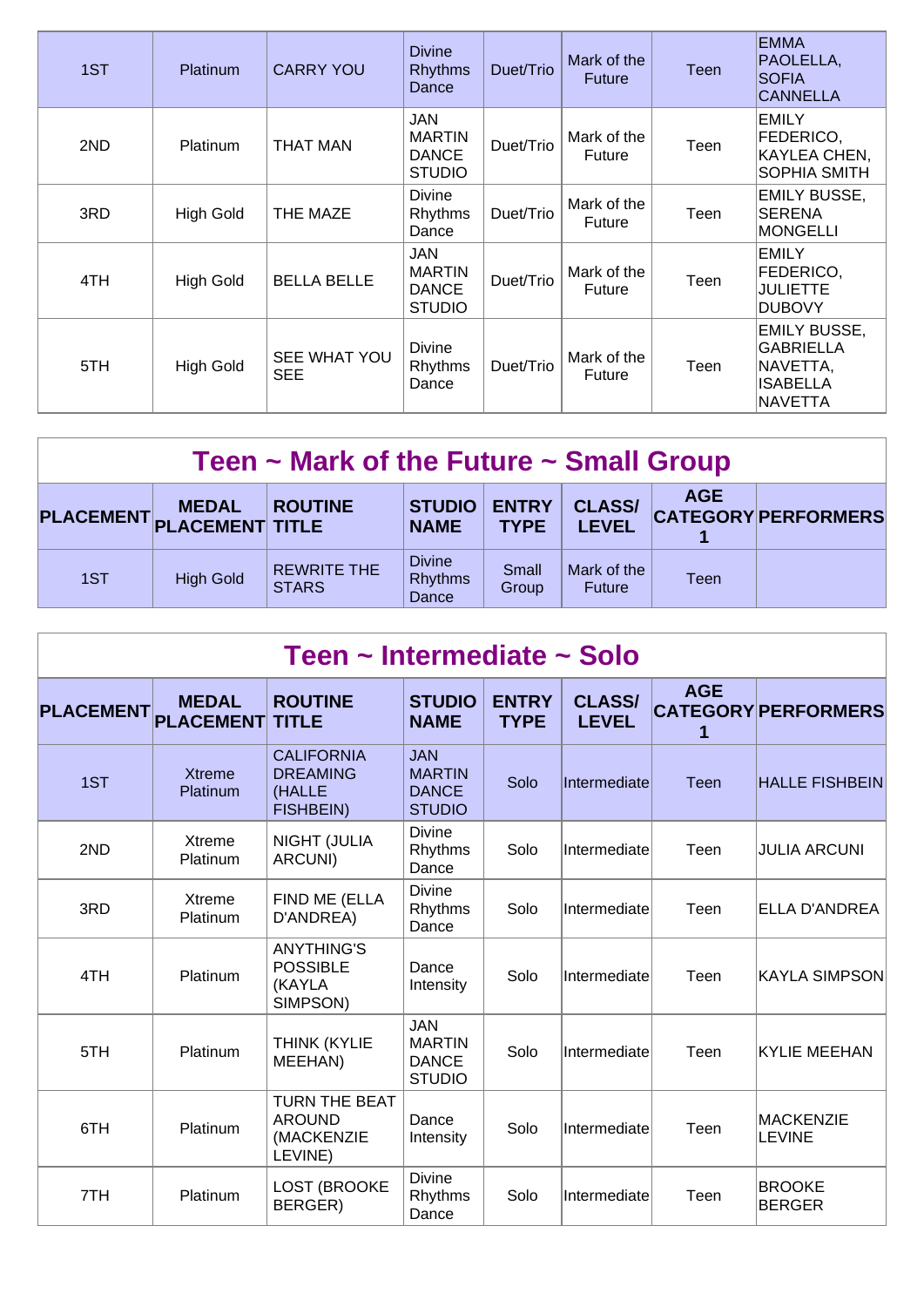| 8TH  | <b>Platinum</b> | <b>HOW WILL I</b><br><b>KNOW (APRIL</b><br>ALLEGRETTO)         | <b>Divine</b><br>Rhythms<br>Dance                            | Solo | <b>Intermediatel</b> | Teen | APRIL<br>ALLEGRETTO                |
|------|-----------------|----------------------------------------------------------------|--------------------------------------------------------------|------|----------------------|------|------------------------------------|
| 9TH  | <b>Platinum</b> | POCKET (KAYLA<br>MINZER)                                       | <b>JAN</b><br><b>MARTIN</b><br><b>DANCE</b><br><b>STUDIO</b> | Solo | Intermediate         | Teen | KAYLA MINZER                       |
| 10TH | Platinum        | <b>HOME AWAY</b><br><b>FROM HOME</b><br>(NATALIE<br>OSTROWSKI) | <b>Divine</b><br>Rhythms<br>Dance                            | Solo | Intermediate         | Teen | <b>NATALIE</b><br><b>OSTROWSKI</b> |

 $\overline{\phantom{a}}$ 

|                  | Teen ~ Intermediate ~ Duet/Trio  |                                |                                                              |                             |                               |                 |                                                                                 |  |  |  |  |
|------------------|----------------------------------|--------------------------------|--------------------------------------------------------------|-----------------------------|-------------------------------|-----------------|---------------------------------------------------------------------------------|--|--|--|--|
| <b>PLACEMENT</b> | <b>MEDAL</b><br><b>PLACEMENT</b> | <b>ROUTINE</b><br><b>TITLE</b> | <b>STUDIO</b><br><b>NAME</b>                                 | <b>ENTRY</b><br><b>TYPE</b> | <b>CLASS/</b><br><b>LEVEL</b> | <b>AGE</b><br>1 | <b>CATEGORY PERFORMERS</b>                                                      |  |  |  |  |
| 1ST              | Platinum                         | <b>ASHES</b>                   | <b>JAN</b><br><b>MARTIN</b><br><b>DANCE</b><br><b>STUDIO</b> | Duet/Trio                   | Intermediate                  | Teen            | AVERY<br>AARONSON,<br><b>HALLE FISHBEIN</b>                                     |  |  |  |  |
| 2ND              | Platinum                         | <b>CANNED HEAT</b>             | <b>JAN</b><br><b>MARTIN</b><br><b>DANCE</b><br><b>STUDIO</b> |                             | Duet/Trio  Intermediate       | Teen            | EMMA VERCH,<br><b>SUMMER</b><br><b>GINSBERG</b>                                 |  |  |  |  |
| 3RD              | Platinum                         | STEPSISTER'S<br><b>LAMENT</b>  | <b>Divine</b><br>Rhythms<br>Dance                            | Duet/Trio                   | Intermediate                  | Teen            | ALYSSA<br><b>BARBIERI, APRIL</b><br><b>ALLEGRETTO</b>                           |  |  |  |  |
| 3RD              | Platinum                         | <b>VALERIE</b>                 | Dance<br>Intensity                                           | Duet/Trio                   | Intermediate                  | Teen            | <b>BROOKE</b><br>BROWN,<br><b>GIAVANA</b><br>CIARAMITARO,<br><b>JOJO TREZZA</b> |  |  |  |  |
| 4TH              | Platinum                         | <b>BLACKBIRD</b>               | <b>Divine</b><br>Rhythms<br>Dance                            |                             | Duet/Trio Intermediate        | Teen            | APRIL<br>ALLEGRETTO,<br><b>NATALIE</b><br><b>OSTROWSKI</b>                      |  |  |  |  |
| 5TH              | Platinum                         | <b>RIVER</b>                   | <b>Divine</b><br>Rhythms<br>Dance                            |                             | Duet/Trio  Intermediate       | Teen            | LILLIANNA<br>SHIELDS,<br><b>NATALIE</b><br><b>OSTROWSKI</b>                     |  |  |  |  |
| 6TH              | Platinum                         | NEXT TO YOU                    | <b>Divine</b><br>Rhythms<br>Dance                            | Duet/Trio                   | Intermediate                  | Teen            | <b>BROOKE</b><br><b>BERGER, ELLA</b><br><b>D'ANDREA</b>                         |  |  |  |  |
| 7TH              | <b>High Gold</b>                 | <b>LITTLE SECRET</b>           | Backstage<br>Studio Of<br>Dance<br>Inc.                      |                             | Duet/Trio Intermediate        | Teen            | <b>ASHLYNN</b><br>GARTLAND,<br><b>JULIANA FARINA</b>                            |  |  |  |  |
| 8TH              | <b>High Gold</b>                 | <b>TANGO</b><br><b>MAUREEN</b> | Backstage<br>Studio Of<br>Dance<br>Inc.                      |                             | Duet/Trio  Intermediate       | Teen            | <b>MADELINE</b><br>DOBIAS, MOLLY<br><b>MAE</b><br><b>CLEVELAND</b>              |  |  |  |  |
| 9TH              | <b>High Gold</b>                 | <b>WARRIOR</b>                 | <b>Divine</b><br>Rhythms<br>Dance                            |                             | Duet/Trio  Intermediate       | Teen            | <b>DELILAH</b><br>TOMASULO,<br><b>LUCY</b><br>CHARBONNEAU                       |  |  |  |  |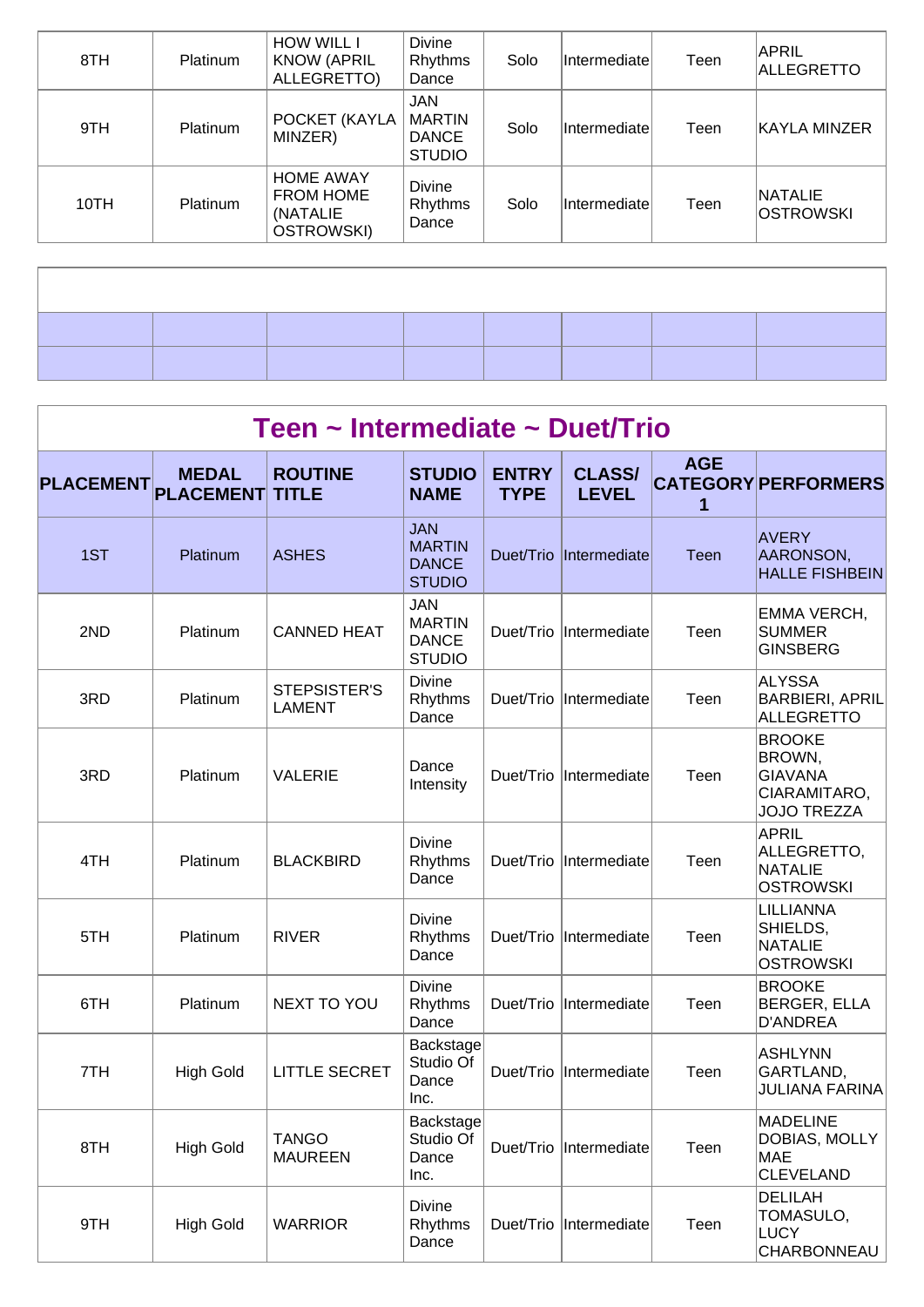| 10TH | High Gold | WE GOT THE<br><b>BEAT</b> | Stars of<br>Tomorrow<br>Dance<br>Academy | Duet/Trio  Intermediate | Teen | KATIE<br>D'ANDREA,<br>MARGOT<br><b>GLASS, TARA</b><br>GRECO |
|------|-----------|---------------------------|------------------------------------------|-------------------------|------|-------------------------------------------------------------|
|      |           |                           |                                          |                         |      |                                                             |
|      |           |                           |                                          |                         |      |                                                             |

|                  | Teen ~ Intermediate ~ Small Group |                                     |                                                              |                             |                               |                 |                            |  |  |  |  |  |
|------------------|-----------------------------------|-------------------------------------|--------------------------------------------------------------|-----------------------------|-------------------------------|-----------------|----------------------------|--|--|--|--|--|
| <b>PLACEMENT</b> | <b>MEDAL</b><br><b>PLACEMENT</b>  | <b>ROUTINE</b><br><b>TITLE</b>      | <b>STUDIO</b><br><b>NAME</b>                                 | <b>ENTRY</b><br><b>TYPE</b> | <b>CLASS/</b><br><b>LEVEL</b> | <b>AGE</b><br>1 | <b>CATEGORY PERFORMERS</b> |  |  |  |  |  |
| 1ST              | <b>Xtreme</b><br>Platinum         | <b>PHYSICAL</b>                     | <b>JAN</b><br><b>MARTIN</b><br><b>DANCE</b><br><b>STUDIO</b> | Small<br>Group              | Intermediate                  | Teen            |                            |  |  |  |  |  |
| 2ND              | Platinum                          | UP IN HERE                          | <b>JAN</b><br><b>MARTIN</b><br><b>DANCE</b><br><b>STUDIO</b> | Small<br>Group              | Intermediate                  | Teen            |                            |  |  |  |  |  |
| 3RD              | Platinum                          | <b>TRAUMA</b>                       | <b>JAN</b><br><b>MARTIN</b><br><b>DANCE</b><br><b>STUDIO</b> | Small<br>Group              | Intermediate                  | Teen            |                            |  |  |  |  |  |
| 4TH              | Platinum                          | <b>CAN'T TURN</b><br>YOU LOOSE      | <b>JAN</b><br><b>MARTIN</b><br><b>DANCE</b><br><b>STUDIO</b> | Small<br>Group              | Intermediate                  | Teen            |                            |  |  |  |  |  |
| 5TH              | Platinum                          | <b>SPIRIT</b>                       | <b>Divine</b><br>Rhythms<br>Dance                            | Small<br>Group              | Intermediate                  | Teen            |                            |  |  |  |  |  |
| 6TH              | <b>High Gold</b>                  | <b>LEARN TO LOVE</b>                | <b>JAN</b><br><b>MARTIN</b><br><b>DANCE</b><br><b>STUDIO</b> | Small<br>Group              | Intermediate                  | Teen            |                            |  |  |  |  |  |
| 7TH              | <b>High Gold</b>                  | <b>ROCK THE MIC</b>                 | Stars of<br>Tomorrow<br>Dance<br>Academy                     | Small<br>Group              | Intermediate                  | Teen            |                            |  |  |  |  |  |
| 8TH              | <b>High Gold</b>                  | <b>SUITCASE</b>                     | Backstage<br>Studio Of<br>Dance<br>Inc.                      | Small<br>Group              | Intermediate                  | Teen            |                            |  |  |  |  |  |
| 9TH              | <b>High Gold</b>                  | <b>REPORT TO THE</b><br>DANCE FLOOR | Stars of<br>Tomorrow<br>Dance<br>Academy                     | Small<br>Group              | Intermediate                  | Teen            |                            |  |  |  |  |  |
| 10TH             | <b>High Gold</b>                  | <b>LOVE LIKE THIS</b>               | Dance<br>Intensity                                           | Small<br>Group              | Intermediate                  | Teen            |                            |  |  |  |  |  |

| Teen ~ Intermediate ~ Large Group |  |  |
|-----------------------------------|--|--|
|-----------------------------------|--|--|

|  | <b>MEDAL</b> | <b>ROUTINE</b><br><b>CLACEMENT PLACEMENT TITLE</b> | <b>NAME</b> | <b>TYPF</b> | LEVEL | <b>AGE</b> | STUDIO ENTRY CLASS/ CATEGORY PERFORMERS |
|--|--------------|----------------------------------------------------|-------------|-------------|-------|------------|-----------------------------------------|
|--|--------------|----------------------------------------------------|-------------|-------------|-------|------------|-----------------------------------------|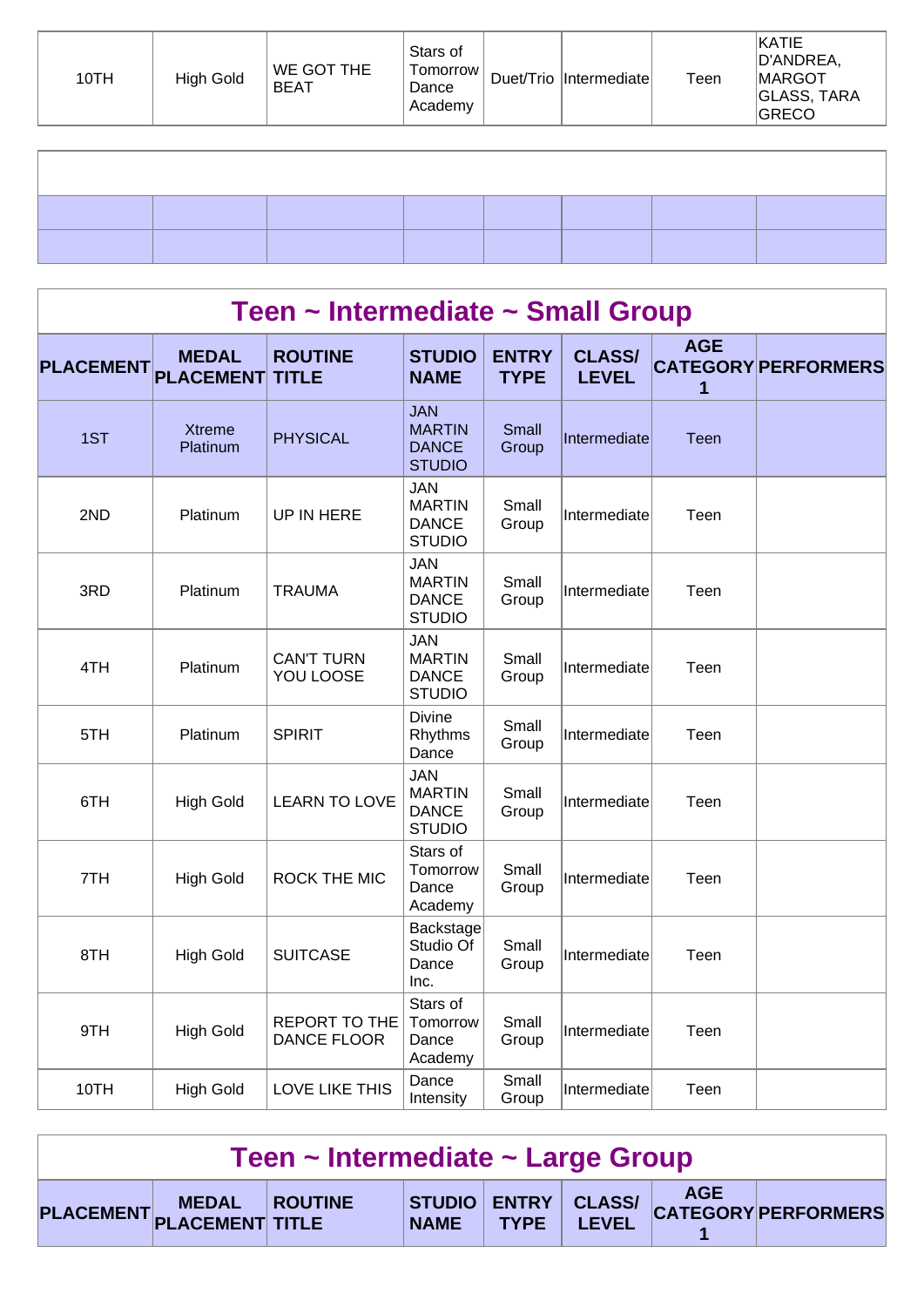| 1ST | <b>Platinum</b>  | <b>SING</b>                                       | Backstage<br>Studio Of<br>Dance<br>Inc. | Large<br>Group | Intermediatel | Teen |  |
|-----|------------------|---------------------------------------------------|-----------------------------------------|----------------|---------------|------|--|
| 2ND | <b>High Gold</b> | LUNCH ATOP A<br><b>SKYSCRAPER</b>                 | Backstage<br>Studio Of<br>Dance<br>Inc. | Large<br>Group | Intermediate  | Teen |  |
| 3RD | <b>High Gold</b> | <b>INDUSTRY BABY</b>                              | Dance<br>Intensity                      | Large<br>Group | Intermediate  | Teen |  |
| 4TH | High Gold        | AIN'T NO<br><b>MOUNTAIN HIGH</b><br><b>ENOUGH</b> | Dance<br>Intensity                      | Large<br>Group | Intermediate  | Teen |  |

| Teen ~ Advanced ~ Solo |                                        |                                        |                                                              |                             |                               |            |                                |  |  |
|------------------------|----------------------------------------|----------------------------------------|--------------------------------------------------------------|-----------------------------|-------------------------------|------------|--------------------------------|--|--|
| <b>PLACEMENT</b>       | <b>MEDAL</b><br><b>PLACEMENT TITLE</b> | <b>ROUTINE</b>                         | <b>STUDIO</b><br><b>NAME</b>                                 | <b>ENTRY</b><br><b>TYPE</b> | <b>CLASS/</b><br><b>LEVEL</b> | <b>AGE</b> | <b>CATEGORY PERFORMERS</b>     |  |  |
| 1ST                    | <b>Xtreme</b><br>Platinum              | <b>GONE</b><br>(SYVONNA<br>RUBIN)      | <b>JAN</b><br><b>MARTIN</b><br><b>DANCE</b><br><b>STUDIO</b> | Solo                        | Advanced                      | Teen       | <b>SYVONNA</b><br><b>RUBIN</b> |  |  |
| 2ND                    | Xtreme<br>Platinum                     | <b>MISTY BLUES</b><br>(ANICIA LIRIANO) | Divine<br>Rhythms<br>Dance                                   | Solo                        | Advanced                      | Teen       | ANICIA LIRIANO                 |  |  |

| Teen ~ Advanced ~ Duet/Trio |                                        |                                      |                                          |                             |                               |            |                                                                      |  |  |
|-----------------------------|----------------------------------------|--------------------------------------|------------------------------------------|-----------------------------|-------------------------------|------------|----------------------------------------------------------------------|--|--|
| <b>PLACEMENT</b>            | <b>MEDAL</b><br><b>PLACEMENT TITLE</b> | <b>ROUTINE</b>                       | <b>STUDIO</b><br><b>NAME</b>             | <b>ENTRY</b><br><b>TYPE</b> | <b>CLASS/</b><br><b>LEVEL</b> | <b>AGE</b> | <b>CATEGORY PERFORMERS</b>                                           |  |  |
| 1ST                         | Platinum                               | <b>HOLD ONTO</b><br><b>HAPPINESS</b> | <b>Divine</b><br><b>Rhythms</b><br>Dance | Duet/Trio                   | Advanced                      | Teen       | ANICIA LIRIANO,<br>ASHLY-ROSE<br>PREFONTAINE                         |  |  |
| 4TH                         | Platinum                               | <b>FLYING</b>                        | Backstage<br>Studio Of<br>Dance<br>Inc.  | Duet/Trio                   | Advanced                      | Teen       | <b>JULIA</b><br>LINGENFELTER,<br><b>IKATE</b><br><b>LINGENFELTER</b> |  |  |

| Teen ~ Advanced ~ Duet/Trio Extended |                                        |                                    |                                          |                              |                               |            |                                                          |  |  |
|--------------------------------------|----------------------------------------|------------------------------------|------------------------------------------|------------------------------|-------------------------------|------------|----------------------------------------------------------|--|--|
| <b>PLACEMENT</b>                     | <b>MEDAL</b><br><b>PLACEMENT TITLE</b> | <b>ROUTINE</b>                     | <b>STUDIO</b><br><b>NAME</b>             | <b>ENTRY</b><br><b>TYPE</b>  | <b>CLASS/</b><br><b>LEVEL</b> | <b>AGE</b> | <b>CATEGORY PERFORMERS</b>                               |  |  |
| 2ND                                  | Platinum                               | FOR FIRES AND<br><b>FAMILY</b>     | <b>Divine</b><br><b>Rhythms</b><br>Dance | Duet/Trio<br><b>Extended</b> | Advanced                      | Teen       | <b>JULIA ARCUNI,</b><br><b>SOPHIA</b><br><b>COLONNA</b>  |  |  |
| 3RD                                  | Platinum                               | <b>MOTHER</b><br><b>KNOWS BEST</b> | <b>Divine</b><br>Rhythms<br>Dance        | Duet/Trio<br>Extended        | Advanced                      | Teen       | ANNABELLE<br>SACCENTE,<br><b>EMILY</b><br><b>ROTHMAN</b> |  |  |

| Teen ~ Advanced ~ Small Group |                         |  |  |  |  |  |                                                                |  |
|-------------------------------|-------------------------|--|--|--|--|--|----------------------------------------------------------------|--|
|                               | PLACEMENT MEDAL ROUTINE |  |  |  |  |  | STUDIO ENTRY CLASS/ AGE<br>NAME TYPE LEVEL CATEGORY PERFORMERS |  |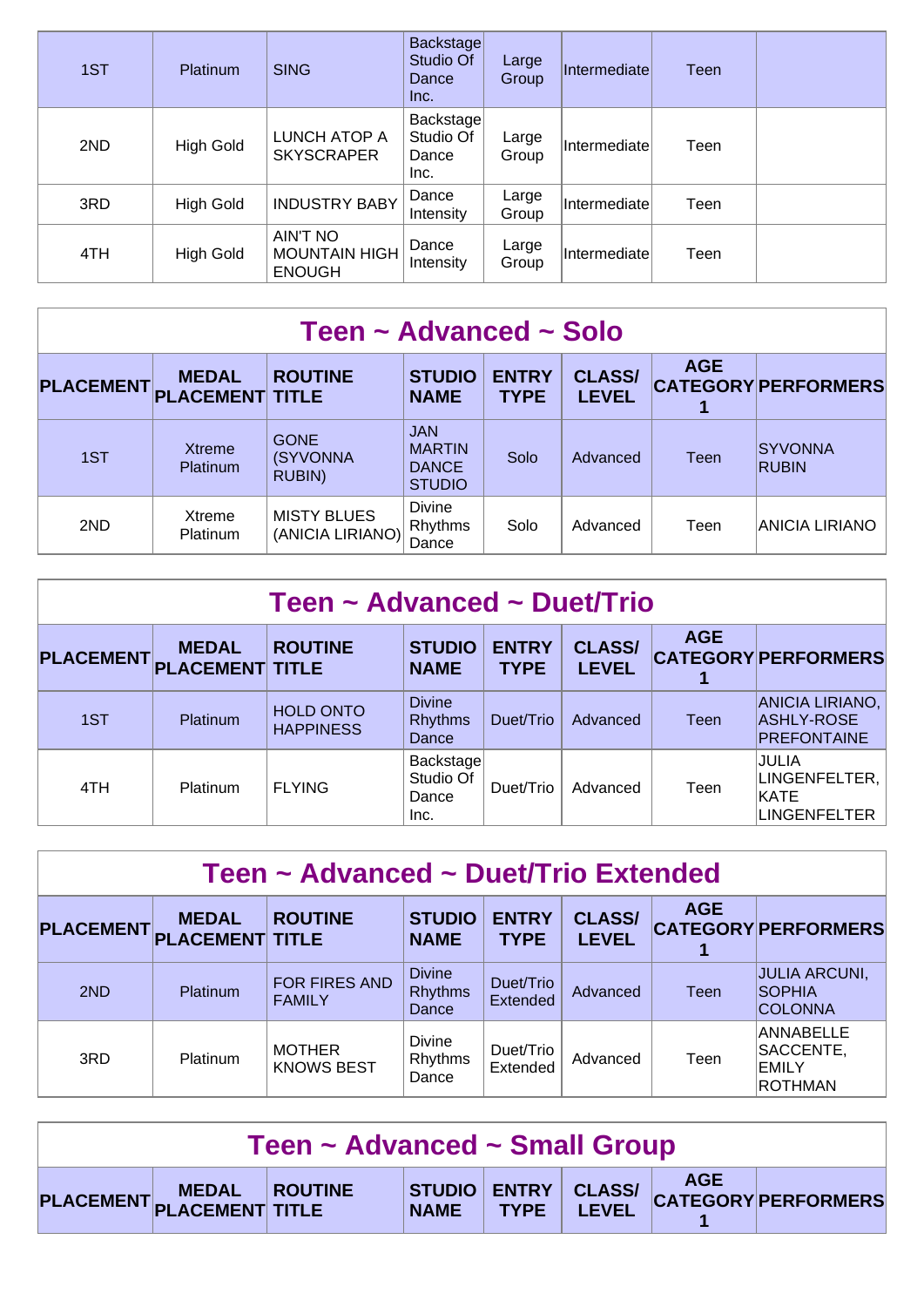| <b>Divine</b><br>Small<br><b>ST</b><br>THE SOLILOQUY<br><b>Rhythms</b><br>Platinum<br>Teen<br>Advanced<br><b>Group</b><br>Dance |  |
|---------------------------------------------------------------------------------------------------------------------------------|--|
|---------------------------------------------------------------------------------------------------------------------------------|--|

| Teen ~ Advanced ~ Large Group |                                        |                                  |                                                |                             |                               |            |                            |  |
|-------------------------------|----------------------------------------|----------------------------------|------------------------------------------------|-----------------------------|-------------------------------|------------|----------------------------|--|
| <b>PLACEMENT</b>              | <b>MEDAL</b><br><b>PLACEMENT TITLE</b> | <b>ROUTINE</b>                   | <b>STUDIO</b><br><b>NAME</b>                   | <b>ENTRY</b><br><b>TYPE</b> | <b>CLASS/</b><br><b>LEVEL</b> | <b>AGE</b> | <b>CATEGORY PERFORMERS</b> |  |
| 1ST                           | <b>Platinum</b>                        | <b>BEAST</b><br><b>UNLEASHED</b> | <b>Backstage</b><br>Studio Of<br>Dance<br>Inc. | Large<br>Group              | Advanced                      | Teen       |                            |  |

| Teen $\sim$ Advanced $\sim$ Line |                                        |                                   |                                         |                             |                               |            |                            |  |
|----------------------------------|----------------------------------------|-----------------------------------|-----------------------------------------|-----------------------------|-------------------------------|------------|----------------------------|--|
| <b>PLACEMENT</b>                 | <b>MEDAL</b><br><b>PLACEMENT TITLE</b> | <b>ROUTINE</b>                    | <b>STUDIO</b><br><b>NAME</b>            | <b>ENTRY</b><br><b>TYPE</b> | <b>CLASS/</b><br><b>LEVEL</b> | <b>AGE</b> | <b>CATEGORY PERFORMERS</b> |  |
| 1ST                              | Platinum                               | <b>GREATEST</b><br><b>SHOWMAN</b> | Backstage<br>Studio Of<br>Dance<br>Inc. | Line                        | Advanced                      | Teen       |                            |  |

| Teen $\sim$ Advanced $\sim$ Production |                                        |                                           |                                         |                             |                               |            |                            |  |
|----------------------------------------|----------------------------------------|-------------------------------------------|-----------------------------------------|-----------------------------|-------------------------------|------------|----------------------------|--|
| <b>PLACEMENT</b>                       | <b>MEDAL</b><br><b>PLACEMENT TITLE</b> | <b>ROUTINE</b>                            | <b>STUDIO</b><br><b>NAME</b>            | <b>ENTRY</b><br><b>TYPE</b> | <b>CLASS/</b><br><b>LEVEL</b> | <b>AGE</b> | <b>CATEGORY PERFORMERS</b> |  |
| 2ND                                    | Platinum                               | <b>DO I HAVE YOUR</b><br><b>ATTENTION</b> | Backstage<br>Studio Of<br>Dance<br>Inc. | Production                  | Advanced                      | Teen       |                            |  |

| Senior $\sim$ Mark of the Future $\sim$ Solo |                  |                                 |                                          |                             |                               |            |                            |  |
|----------------------------------------------|------------------|---------------------------------|------------------------------------------|-----------------------------|-------------------------------|------------|----------------------------|--|
| PLACEMENT PLACEMENT TITLE                    | <b>MEDAL</b>     | <b>ROUTINE</b>                  | <b>STUDIO</b><br><b>NAME</b>             | <b>ENTRY</b><br><b>TYPE</b> | <b>CLASS/</b><br><b>LEVEL</b> | <b>AGE</b> | <b>CATEGORY PERFORMERS</b> |  |
| 1ST                                          | <b>High Gold</b> | <b>ENVY (PIPER</b><br>LOVELAND) | <b>Divine</b><br><b>Rhythms</b><br>Dance | Solo                        | Mark of the<br><b>Future</b>  | Senior     | <b>PIPER</b><br>LOVELAND   |  |

| Senior $\sim$ Mark of the Future $\sim$ Duet/Trio |                                           |                   |                                          |                             |                               |            |                                                        |  |  |  |
|---------------------------------------------------|-------------------------------------------|-------------------|------------------------------------------|-----------------------------|-------------------------------|------------|--------------------------------------------------------|--|--|--|
|                                                   | <b>MEDAL</b><br>PLACEMENT PLACEMENT TITLE | <b>ROUTINE</b>    | <b>STUDIO</b><br><b>NAME</b>             | <b>ENTRY</b><br><b>TYPE</b> | <b>CLASS/</b><br><b>LEVEL</b> | <b>AGE</b> | <b>CATEGORY PERFORMERS</b>                             |  |  |  |
| 1ST                                               | <b>High Gold</b>                          | <b>NIGHTSHADE</b> | <b>Divine</b><br><b>Rhythms</b><br>Dance | Duet/Trio                   | Mark of the<br><b>Future</b>  | Senior     | <b>MEGAN KUNTZ,</b><br><b>PIPER</b><br><b>LOVELAND</b> |  |  |  |

| Senior ~ Intermediate ~ Solo |                         |  |  |  |  |  |                                                                  |  |
|------------------------------|-------------------------|--|--|--|--|--|------------------------------------------------------------------|--|
|                              | PLACEMENT MEDAL ROUTINE |  |  |  |  |  | STUDIO ENTRY CLASS/ AGE AGE VALUE TYPE LEVEL CATEGORY PERFORMERS |  |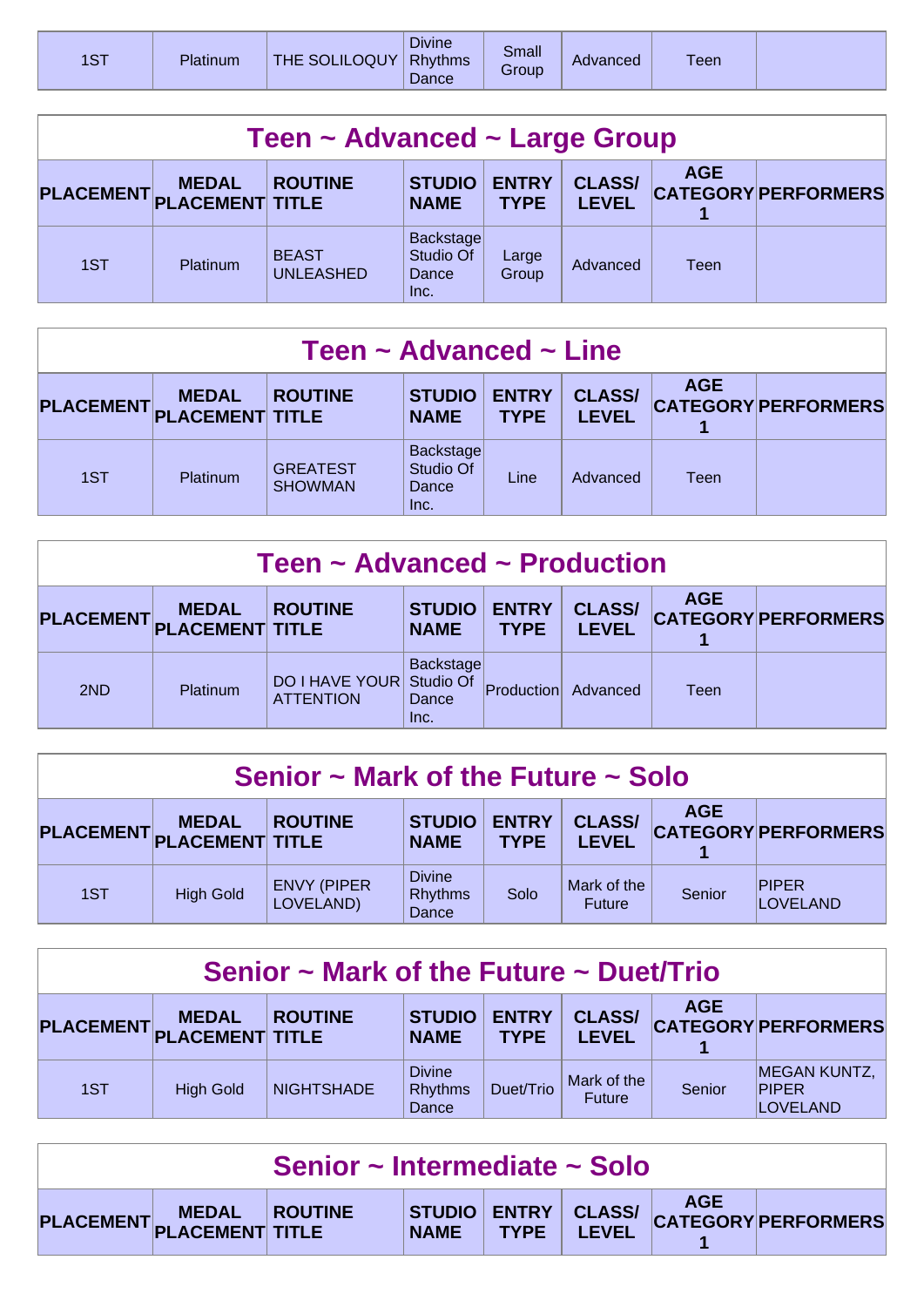| 1ST  | <b>Xtreme</b><br>Platinum | SHE USED TO<br><b>BE MINE (ERIN</b><br>MCCARTY)                      | Dance<br>Intensity                                           | Solo | Intermediate | Senior | <b>ERIN MCCARTY</b>              |
|------|---------------------------|----------------------------------------------------------------------|--------------------------------------------------------------|------|--------------|--------|----------------------------------|
| 2ND  | Platinum                  | LUNG (LILY<br>COLONNA)                                               | <b>Divine</b><br>Rhythms<br>Dance                            | Solo | Intermediate | Senior | <b>LILY COLONNA</b>              |
| 3RD  | Platinum                  | <b>TRAINWRECK</b><br>(AVERY<br>AARONSON)                             | <b>JAN</b><br><b>MARTIN</b><br><b>DANCE</b><br><b>STUDIO</b> | Solo | Intermediate | Senior | <b>AVERY</b><br><b>AARONSON</b>  |
| 4TH  | Platinum                  | IN CASE YOU<br><b>DON'T LIVE</b><br><b>FOREVER</b><br>(ERICA FAJFER) | Dance<br>Intensity                                           | Solo | Intermediate | Senior | <b>ERICA FAJFER</b>              |
| 5TH  | Platinum                  | IN CASE (AVA<br><b>GAMBARDELLA)</b>                                  | <b>Divine</b><br>Rhythms<br>Dance                            | Solo | Intermediate | Senior | <b>AVA</b><br><b>GAMBARDELLA</b> |
| 6TH  | Platinum                  | <b>ELEPHANTS</b><br>(ESA BELL)                                       | <b>JAN</b><br><b>MARTIN</b><br><b>DANCE</b><br><b>STUDIO</b> | Solo | Intermediate | Senior | <b>ESA BELL</b>                  |
| 7TH  | Platinum                  | <b>BUILD IT UP</b><br>(SOPHIA<br>LECCESE)                            | Divine<br>Rhythms<br>Dance                                   | Solo | Intermediate | Senior | <b>SOPHIA</b><br><b>LECCESE</b>  |
| 8TH  | Platinum                  | <b>KILLER QUEEN</b><br>(VICTORIA<br>VELEZ)                           | <b>Divine</b><br>Rhythms<br>Dance                            | Solo | Intermediate | Senior | <b>VICTORIA</b><br><b>VELEZ</b>  |
| 9TH  | Platinum                  | <b>UNSTOPPABLE</b><br>(AVA CLEERE)                                   | Dance<br>Intensity                                           | Solo | Intermediate | Senior | <b>AVA CLEERE</b>                |
| 9TH  | Platinum                  | A SUNDAY KIND<br>OF LOVE (EMILY<br>ROTHMAN)                          | <b>Divine</b><br>Rhythms<br>Dance                            | Solo | Intermediate | Senior | <b>EMILY</b><br><b>ROTHMAN</b>   |
| 9TH  | Platinum                  | <b>COSMIC LOVE</b><br>(EMILY<br>FRANZEN)                             | Dance<br>Intensity                                           | Solo | Intermediate | Senior | <b>EMILY FRANZEN</b>             |
| 10TH | Platinum                  | <b>TOXIC (LILLY</b><br>STROGACH)                                     | Dance<br>Intensity                                           | Solo | Intermediate | Senior | <b>LILLY</b><br><b>STROGACH</b>  |
| 10TH | Platinum                  | LOVE IN THE<br><b>DARK (MAGGIE</b><br>BARBERO)                       | Dance<br>Intensity                                           | Solo | Intermediate | Senior | <b>MAGGIE</b><br><b>BARBERO</b>  |

| Senior ~ Intermediate ~ Duet/Trio |                                        |                    |                                                              |                             |                               |            |                                                                                           |  |  |  |
|-----------------------------------|----------------------------------------|--------------------|--------------------------------------------------------------|-----------------------------|-------------------------------|------------|-------------------------------------------------------------------------------------------|--|--|--|
| <b>PLACEMENT</b>                  | <b>MEDAL</b><br><b>PLACEMENT TITLE</b> | <b>ROUTINE</b>     | <b>STUDIO</b><br><b>NAME</b>                                 | <b>ENTRY</b><br><b>TYPE</b> | <b>CLASS/</b><br><b>LEVEL</b> | <b>AGE</b> | <b>CATEGORY PERFORMERS</b>                                                                |  |  |  |
| 1ST                               | <b>Platinum</b>                        | <b>STAND BY ME</b> | <b>JAN</b><br><b>MARTIN</b><br><b>DANCE</b><br><b>STUDIO</b> |                             | Duet/Trio Intermediate        | Senior     | DANIELLA<br>PARMIGIANI,<br><b>HAILEY</b><br><b>WORRELL,</b><br><b>MADELINE</b><br>ANREDER |  |  |  |
| 2ND                               | Platinum                               | <b>TAKE YOURS</b>  | <b>Divine</b><br>Rhythms<br>Dance                            |                             | Duet/Trio Intermediate        | Senior     | <b>EMILY</b><br>ROTHMAN,<br><b>SOPHIA</b><br><b>LECCESE</b>                               |  |  |  |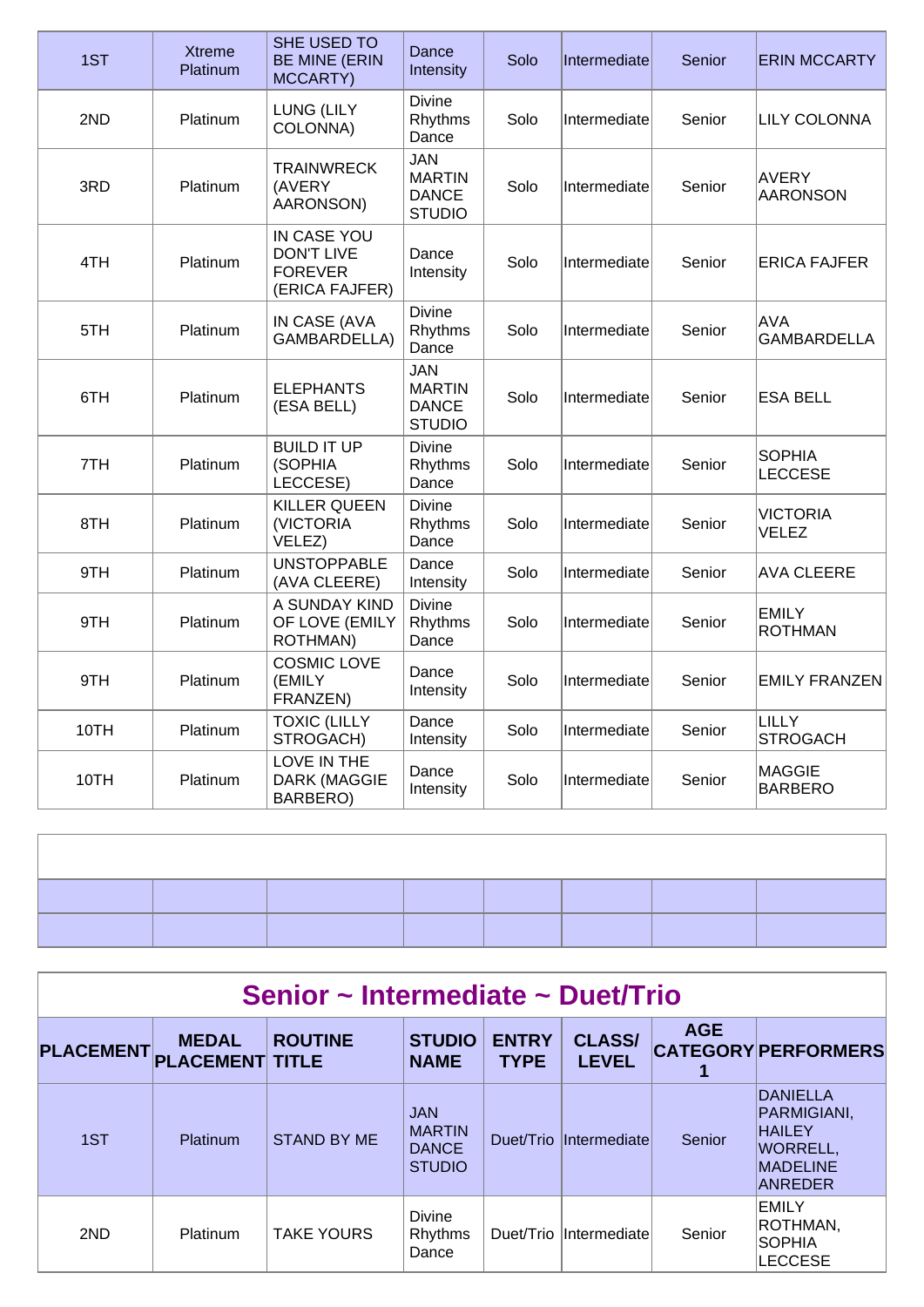| 3RD | <b>Platinum</b>  | <b>HOME</b>                     | Dance<br>Intensity                       |           | Duet/Trio  Intermediate | Senior | AVA CLEERE,<br>ERIN MCCARTY,<br><b>OLIVIA</b><br><b>ORLANDO</b> |
|-----|------------------|---------------------------------|------------------------------------------|-----------|-------------------------|--------|-----------------------------------------------------------------|
| 4TH | <b>High Gold</b> | I'M STANDING<br><b>WITH YOU</b> | Dance<br>Intensity                       | Duet/Trio | <i>Intermediate</i>     | Senior | <b>EMILY</b><br>FRANZEN,<br><b>SARAH</b><br><b>FRANZEN</b>      |
| 5TH | <b>High Gold</b> | THE NICEST<br><b>THING</b>      | Stars of<br>Tomorrow<br>Dance<br>Academy |           | Duet/Trio  Intermediate | Senior | ALLISON<br>RIBAUDO,<br><b>BRIANA</b><br><b>MERCURI</b>          |
| 6TH | <b>High Gold</b> | BY YOUR SIDE                    | Dance<br>Intensity                       |           | Duet/Trio  Intermediate | Senior | <b>HAYLEY</b><br>WEISSBERG,<br>VANESSA<br>WEISSBERG             |
| 7TH | <b>High Gold</b> | <b>GHOST</b>                    | Dance<br>Intensity                       |           | Duet/Trio  Intermediate | Senior | <b>ISABELLA</b><br>TORRES,<br>JULIANA PINELLI                   |

| Senior ~ Intermediate ~ Small Group |                                  |                                  |                                                              |                             |                               |                 |                            |  |  |  |
|-------------------------------------|----------------------------------|----------------------------------|--------------------------------------------------------------|-----------------------------|-------------------------------|-----------------|----------------------------|--|--|--|
| <b>PLACEMENT</b>                    | <b>MEDAL</b><br><b>PLACEMENT</b> | <b>ROUTINE</b><br><b>TITLE</b>   | <b>STUDIO</b><br><b>NAME</b>                                 | <b>ENTRY</b><br><b>TYPE</b> | <b>CLASS/</b><br><b>LEVEL</b> | <b>AGE</b><br>1 | <b>CATEGORY PERFORMERS</b> |  |  |  |
| 1ST                                 | <b>Xtreme</b><br>Platinum        | <b>WHERE DOES</b><br>THE TIME GO | <b>Divine</b><br><b>Rhythms</b><br>Dance                     | Small<br>Group              | Intermediate                  | Senior          |                            |  |  |  |
| 2ND                                 | Platinum                         | <b>THURSDAY</b>                  | <b>JAN</b><br><b>MARTIN</b><br><b>DANCE</b><br><b>STUDIO</b> | Small<br>Group              | Intermediate                  | Senior          |                            |  |  |  |
| 3RD                                 | Platinum                         | <b>OLDER</b>                     | Dance<br>Intensity                                           | Small<br>Group              | Intermediate                  | Senior          |                            |  |  |  |
| 4TH                                 | Platinum                         | SIGN OF THE<br><b>TIME</b>       | <b>Divine</b><br>Rhythms<br>Dance                            | Small<br>Group              | Intermediate                  | Senior          |                            |  |  |  |
| 5TH                                 | <b>High Gold</b>                 | <b>BELIEVER</b>                  | <b>JAN</b><br><b>MARTIN</b><br><b>DANCE</b><br><b>STUDIO</b> | Small<br>Group              | Intermediate                  | Senior          |                            |  |  |  |
| 6TH                                 | <b>High Gold</b>                 | <b>CE SOIR</b>                   | Dance<br>Intensity                                           | Small<br>Group              | Intermediate                  | Senior          |                            |  |  |  |
| 7TH                                 | <b>High Gold</b>                 | <b>ECLIPSE</b>                   | Stars of<br>Tomorrow<br>Dance<br>Academy                     | Small<br>Group              | Intermediate                  | Senior          |                            |  |  |  |
| 8TH                                 | <b>High Gold</b>                 | <b>SOMETHING IN</b><br>THE WATER | Dance<br>Intensity                                           | Small<br>Group              | Intermediate                  | Senior          |                            |  |  |  |
| 9TH                                 | <b>High Gold</b>                 | <b>CELEBRATION</b>               | Dance<br>Intensity                                           | Small<br>Group              | Intermediate                  | Senior          |                            |  |  |  |
| 10TH                                | <b>High Gold</b>                 | PUTTIN' ON THE<br><b>RITZ</b>    | Dance<br>Intensity                                           | Small<br>Group              | Intermediate                  | Senior          |                            |  |  |  |

| Senior ~ Intermediate ~ Large Group |                                           |                |                                 |                |                               |            |                            |  |  |
|-------------------------------------|-------------------------------------------|----------------|---------------------------------|----------------|-------------------------------|------------|----------------------------|--|--|
|                                     | <b>MEDAL</b><br>PLACEMENT PLACEMENT TITLE | <b>ROUTINE</b> | STUDIO   ENTRY  <br><b>NAME</b> | <b>TYPE</b>    | <b>CLASS/</b><br><b>LEVEL</b> | <b>AGE</b> | <b>CATEGORY PERFORMERS</b> |  |  |
| 1ST                                 | Platinum                                  | <b>HEY MA</b>  | Stars of<br>Tomorrow            | Large<br>Group | Intermediate                  | Senior     |                            |  |  |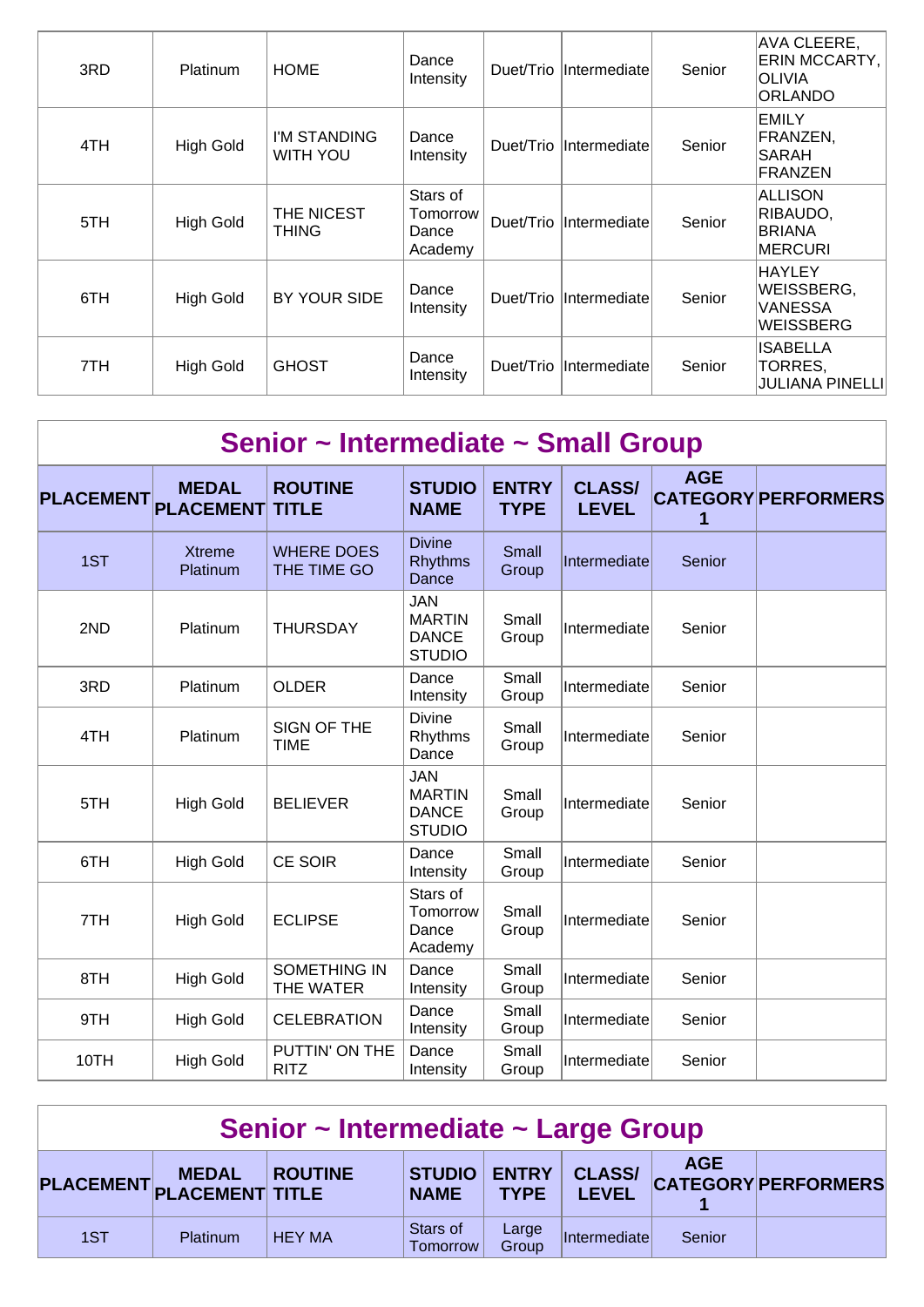|     |           |              | Dance<br>Academy                         |                |              |        |  |
|-----|-----------|--------------|------------------------------------------|----------------|--------------|--------|--|
| 2ND | High Gold | <b>CONGA</b> | Stars of<br>Tomorrow<br>Dance<br>Academy | Large<br>Group | Intermediate | Senior |  |

|                  | Senior ~ Advanced ~ Solo         |                                                             |                                                              |                             |                               |                 |                                   |  |  |  |  |  |
|------------------|----------------------------------|-------------------------------------------------------------|--------------------------------------------------------------|-----------------------------|-------------------------------|-----------------|-----------------------------------|--|--|--|--|--|
| <b>PLACEMENT</b> | <b>MEDAL</b><br><b>PLACEMENT</b> | <b>ROUTINE</b><br><b>TITLE</b>                              | <b>STUDIO</b><br><b>NAME</b>                                 | <b>ENTRY</b><br><b>TYPE</b> | <b>CLASS/</b><br><b>LEVEL</b> | <b>AGE</b><br>1 | <b>CATEGORY PERFORMERS</b>        |  |  |  |  |  |
| 1ST              | <b>Xtreme</b><br>Platinum        | <b>INSIDE</b><br>(CATHERINE<br>DISQUE)                      | JAN<br><b>MARTIN</b><br><b>DANCE</b><br><b>STUDIO</b>        | Solo                        | Advanced                      | <b>Senior</b>   | <b>CATHERINE</b><br><b>DISQUE</b> |  |  |  |  |  |
| 2ND              | Xtreme<br>Platinum               | LE JAZZ HOT<br>(LUCY<br>CARNESE)                            | <b>Divine</b><br>Rhythms<br>Dance                            | Solo                        | Advanced                      | Senior          | <b>LUCY CARNESE</b>               |  |  |  |  |  |
| 3RD              | Xtreme<br>Platinum               | <b>IMMORTAL (AVA</b><br>BEDOYA)                             | JAN<br><b>MARTIN</b><br><b>DANCE</b><br><b>STUDIO</b>        | Solo                        | Advanced                      | Senior          | <b>AVA BEDOYA</b>                 |  |  |  |  |  |
| 4TH              | <b>Xtreme</b><br>Platinum        | LOOK AT YOU<br>(JULIANNA<br>CAPUTO)                         | <b>JAN</b><br><b>MARTIN</b><br><b>DANCE</b><br><b>STUDIO</b> | Solo                        | Advanced                      | Senior          | <b>JULIANNA</b><br><b>CAPUTO</b>  |  |  |  |  |  |
| 5TH              | <b>Xtreme</b><br>Platinum        | 20TH CENTURY<br><b>FOX MAMBO</b><br>(JULIA<br>LINGENFELTER) | Backstage<br>Studio Of<br>Dance<br>Inc.                      | Solo                        | Advanced                      | Senior          | JULIA<br><b>LINGENFELTER</b>      |  |  |  |  |  |
| 6TH              | Platinum                         | MERRY-GO-<br><b>ROUND (CHLOE</b><br>HAMMARTH)               | Backstage<br>Studio Of<br>Dance<br>Inc.                      | Solo                        | Advanced                      | Senior          | <b>CHLOE</b><br><b>HAMMARTH</b>   |  |  |  |  |  |
| 7TH              | Platinum                         | <b>LATTER DAYS</b><br>(ISABEL<br><b>BLISARD)</b>            | <b>JAN</b><br><b>MARTIN</b><br><b>DANCE</b><br><b>STUDIO</b> | Solo                        | Advanced                      | Senior          | <b>ISABEL BLISARD</b>             |  |  |  |  |  |
| 9TH              | Platinum                         | <b>LES POISSONS</b><br>(JENNA TYLER)                        | <b>Divine</b><br>Rhythms<br>Dance                            | Solo                        | Advanced                      | Senior          | <b>JENNA TYLER</b>                |  |  |  |  |  |
| 10TH             | Platinum                         | <b>BLACKHOLE</b><br>(SARA FLING)                            | JAN<br><b>MARTIN</b><br><b>DANCE</b><br><b>STUDIO</b>        | Solo                        | Advanced                      | Senior          | <b>SARA FLING</b>                 |  |  |  |  |  |
|                  |                                  |                                                             |                                                              |                             |                               |                 |                                   |  |  |  |  |  |

| Senior ~ Advanced ~ Solo Extended                                                                                                                                                                       |                 |                                               |                                          |                  |          |        |                                  |  |  |
|---------------------------------------------------------------------------------------------------------------------------------------------------------------------------------------------------------|-----------------|-----------------------------------------------|------------------------------------------|------------------|----------|--------|----------------------------------|--|--|
| <b>AGE</b><br><b>CLASS/</b><br><b>STUDIO</b><br><b>ENTRY</b><br><b>MEDAL</b><br><b>ROUTINE</b><br><b>CATEGORY PERFORMERS</b><br>PLACEMENT PLACEMENT TITLE<br><b>LEVEL</b><br><b>NAME</b><br><b>TYPE</b> |                 |                                               |                                          |                  |          |        |                                  |  |  |
| 8TH                                                                                                                                                                                                     | <b>Platinum</b> | UNCONDITIONAL<br>(GEORGINA)<br><b>HASPEL)</b> | <b>Divine</b><br><b>Rhythms</b><br>Dance | Solo<br>Extended | Advanced | Senior | <b>GEORGINA</b><br><b>HASPEL</b> |  |  |

## **Senior ~ Advanced ~ Duet/Trio**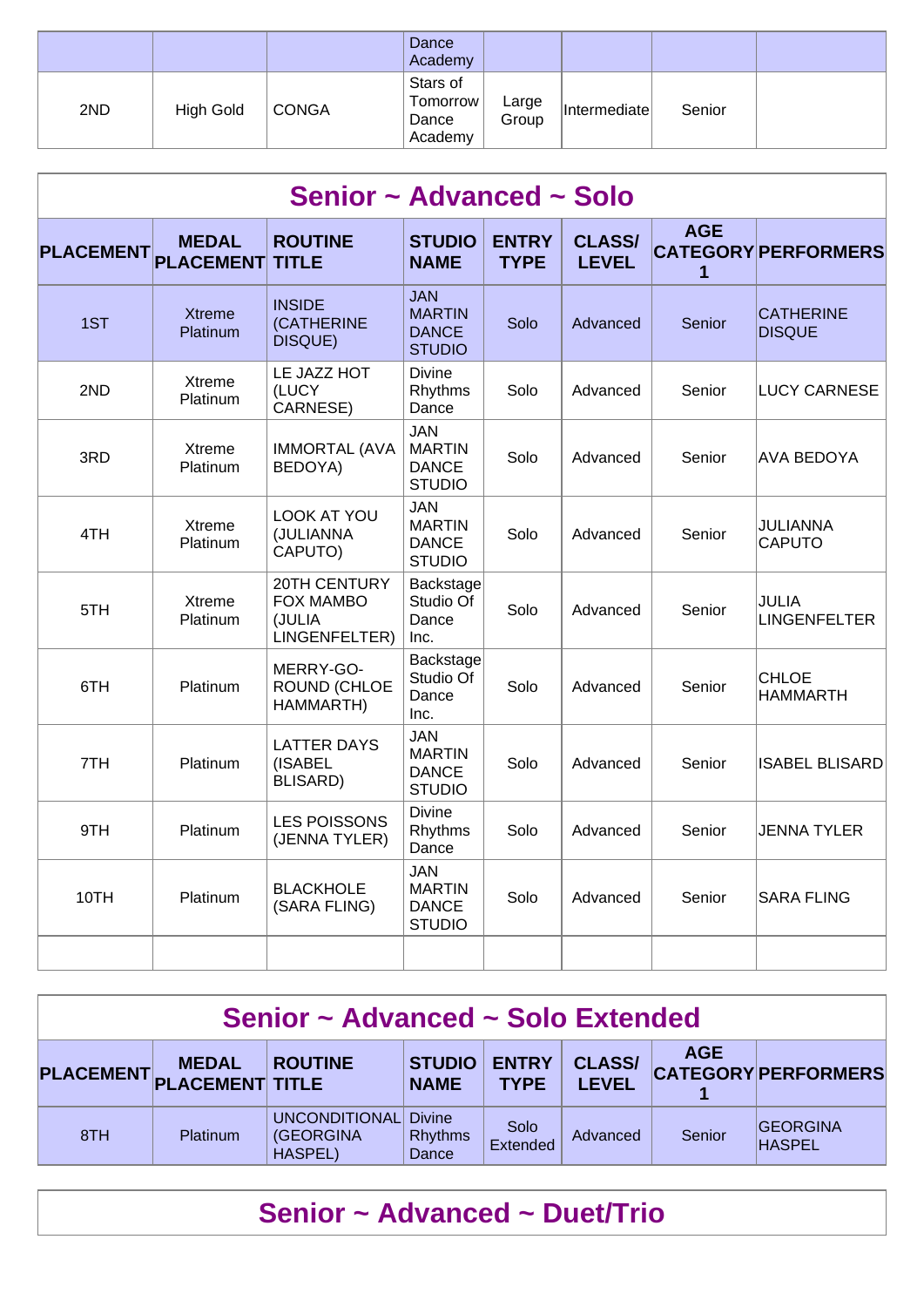| <b>PLACEMENT</b> | <b>MEDAL</b><br><b>PLACEMENT</b> | <b>ROUTINE</b><br><b>TITLE</b>             | <b>STUDIO</b><br><b>NAME</b>                                 | <b>ENTRY</b><br><b>TYPE</b> | <b>CLASS/</b><br><b>LEVEL</b> | <b>AGE</b><br>1 | <b>CATEGORY PERFORMERS</b>                                                                  |
|------------------|----------------------------------|--------------------------------------------|--------------------------------------------------------------|-----------------------------|-------------------------------|-----------------|---------------------------------------------------------------------------------------------|
| 1ST              | <b>Xtreme</b><br>Platinum        | <b>FIX YOU</b>                             | <b>JAN</b><br><b>MARTIN</b><br><b>DANCE</b><br><b>STUDIO</b> | Duet/Trio                   | Advanced                      | Senior          | <b>CATHERINE</b><br>DISQUE,<br><b>JULIANNA</b><br>CAPUTO,<br><b>SYVONNA</b><br><b>RUBIN</b> |
| 2ND              | Xtreme<br>Platinum               | <b>LEAN ON ME</b>                          | <b>JAN</b><br><b>MARTIN</b><br><b>DANCE</b><br><b>STUDIO</b> | Duet/Trio                   | Advanced                      | Senior          | <b>CATHERINE</b><br>DISQUE,<br><b>JULIANNA</b><br><b>CAPUTO</b>                             |
| 3RD              | Xtreme<br>Platinum               | <b>FOUND</b>                               | <b>JAN</b><br><b>MARTIN</b><br><b>DANCE</b><br><b>STUDIO</b> | Duet/Trio                   | Advanced                      | Senior          | <b>CATHERINE</b><br>DISQUE,<br><b>JULIANNA</b><br><b>CAPUTO</b>                             |
| 4TH              | Xtreme<br>Platinum               | <b>LOST</b>                                | <b>JAN</b><br><b>MARTIN</b><br><b>DANCE</b><br><b>STUDIO</b> | Duet/Trio                   | Advanced                      | Senior          | AVA BEDOYA,<br><b>SARA FLING</b>                                                            |
| 5TH              | Platinum                         | <b>WHAT THEY'LL</b><br><b>SAY ABOUT US</b> | <b>Divine</b><br>Rhythms<br>Dance                            | Duet/Trio                   | Advanced                      | Senior          | <b>GEORGINA</b><br>HASPEL, LILY<br><b>COLONNA</b>                                           |
| 6TH              | Platinum                         | COME HOME TO<br>МE                         | <b>Divine</b><br>Rhythms<br>Dance                            | Duet/Trio                   | Advanced                      | Senior          | <b>ABIGAIL MILLER,</b><br><b>JENNA TYLER</b>                                                |
| 7TH              | <b>Platinum</b>                  | <b>BOOGIE</b><br><b>WONDERLAND</b>         | <b>Divine</b><br>Rhythms<br>Dance                            | Duet/Trio                   | Advanced                      | Senior          | JENNA TYLER,<br><b>SOPHIA</b><br><b>LECCESE</b>                                             |
| 8TH              | Platinum                         | <b>DRIFTING</b>                            | <b>Divine</b><br>Rhythms<br>Dance                            | Duet/Trio                   | Advanced                      | Senior          | LUCY CARNESE,<br><b>SOPHIA</b><br><b>COLONNA</b>                                            |
| 10TH             | Platinum                         | YEAAA BABY                                 | <b>Divine</b><br>Rhythms<br>Dance                            | Duet/Trio                   | Advanced                      | Senior          | <b>JESSICA</b><br>CHAUVIN, LUCY<br><b>CARNESE</b>                                           |
| 10TH             | Platinum                         | <b>OUT OF TIME</b>                         | Backstage<br>Studio Of<br>Dance<br>Inc.                      | Duet/Trio                   | Advanced                      | Senior          | <b>BRIANNA KELLY,</b><br><b>JACKLYN</b><br><b>DEBLASI</b>                                   |
|                  |                                  |                                            |                                                              |                             |                               |                 |                                                                                             |

| Senior ~ Advanced ~ Duet/Trio Extended |                 |                 |                                          |                             |                               |            |                                                  |
|----------------------------------------|-----------------|-----------------|------------------------------------------|-----------------------------|-------------------------------|------------|--------------------------------------------------|
| PLACEMENT PLACEMENT TITLE              | <b>MEDAL</b>    | <b>ROUTINE</b>  | <b>STUDIO</b><br><b>NAME</b>             | <b>ENTRY</b><br><b>TYPE</b> | <b>CLASS/</b><br><b>LEVEL</b> | <b>AGE</b> | <b>CATEGORY PERFORMERS</b>                       |
| 9TH                                    | <b>Platinum</b> | <b>EPILOGUE</b> | <b>Divine</b><br><b>Rhythms</b><br>Dance | Duet/Trio<br>Extended       | Advanced                      | Senior     | LILY COLONNA,<br><b>SOPHIA</b><br><b>COLONNA</b> |

| <b>Senior ~ Advanced ~ Small Group</b> |                                        |                 |                                                              |                             |                               |            |                            |  |
|----------------------------------------|----------------------------------------|-----------------|--------------------------------------------------------------|-----------------------------|-------------------------------|------------|----------------------------|--|
| <b>PLACEMENT</b>                       | <b>MEDAL</b><br><b>PLACEMENT TITLE</b> | <b>ROUTINE</b>  | <b>STUDIO</b><br><b>NAME</b>                                 | <b>ENTRY</b><br><b>TYPE</b> | <b>CLASS/</b><br><b>LEVEL</b> | <b>AGE</b> | <b>CATEGORY PERFORMERS</b> |  |
| 1ST                                    | Xtreme<br>Platinum                     | <b>EMOTIONS</b> | <b>JAN</b><br><b>MARTIN</b><br><b>DANCE</b><br><b>STUDIO</b> | Small<br>Group              | Advanced                      | Senior     |                            |  |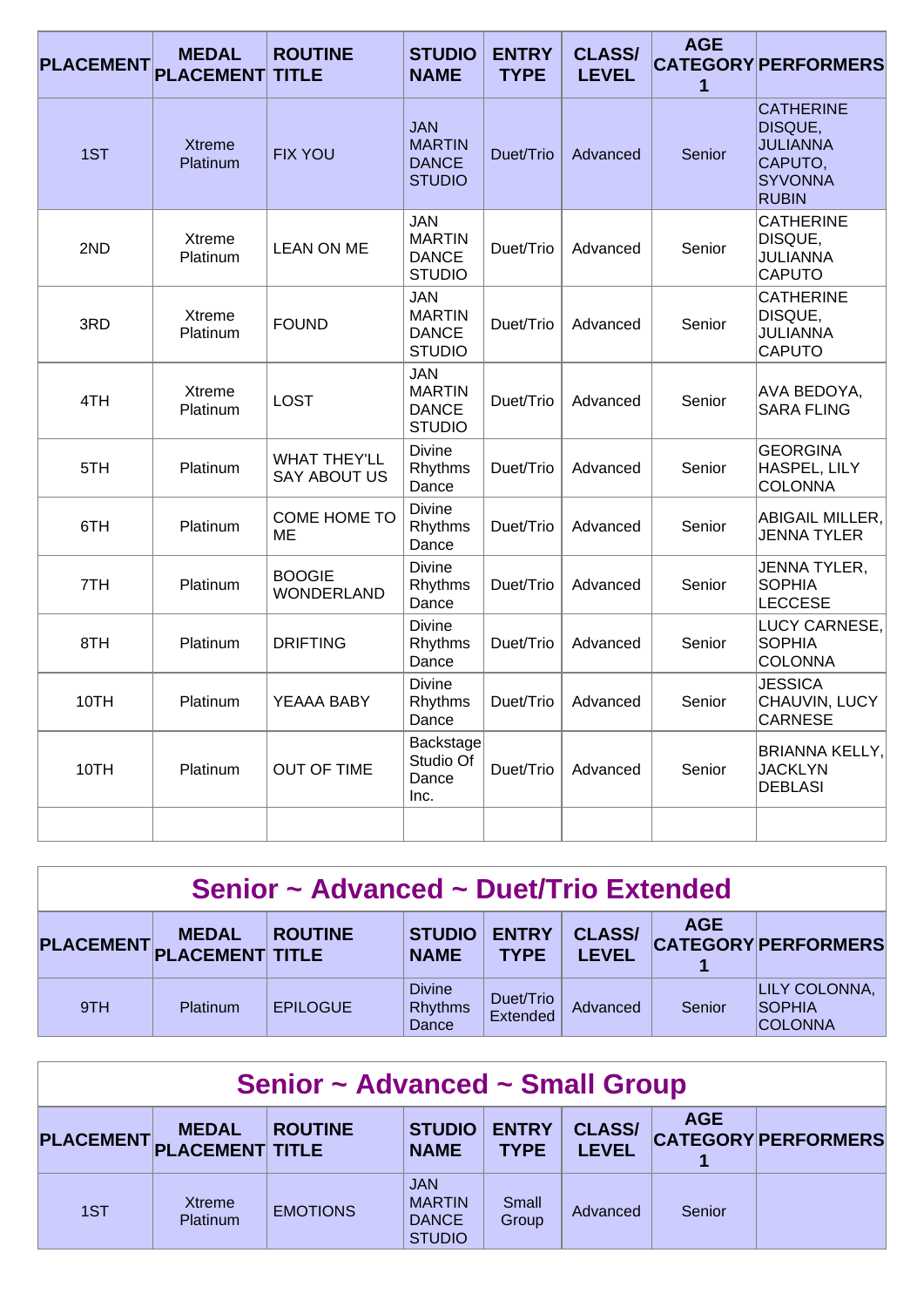| 2ND | Xtreme<br>Platinum        | THE WALL           | <b>JAN</b><br><b>MARTIN</b><br><b>DANCE</b><br><b>STUDIO</b> | Small<br>Group | Advanced | Senior |  |
|-----|---------------------------|--------------------|--------------------------------------------------------------|----------------|----------|--------|--|
| 3RD | Xtreme<br><b>Platinum</b> | ANGEL              | JAN<br><b>MARTIN</b><br><b>DANCE</b><br><b>STUDIO</b>        | Small<br>Group | Advanced | Senior |  |
| 4TH | Xtreme<br>Platinum        | <b>JET SET</b>     | Backstage<br>Studio Of<br>Dance<br>Inc.                      | Small<br>Group | Advanced | Senior |  |
| 5TH | <b>Platinum</b>           | <b>CLOSED FIST</b> | Backstage<br>Studio Of<br>Dance<br>Inc.                      | Small<br>Group | Advanced | Senior |  |
| 6TH | <b>Platinum</b>           | <b>SUMMERTIME</b>  | Backstage<br>Studio Of<br>Dance<br>Inc.                      | Small<br>Group | Advanced | Senior |  |

| Senior ~ Advanced ~ Large Group |                                        |                                     |                                                              |                             |                               |            |                            |  |
|---------------------------------|----------------------------------------|-------------------------------------|--------------------------------------------------------------|-----------------------------|-------------------------------|------------|----------------------------|--|
| <b>PLACEMENT</b>                | <b>MEDAL</b><br><b>PLACEMENT TITLE</b> | <b>ROUTINE</b>                      | <b>STUDIO</b><br><b>NAME</b>                                 | <b>ENTRY</b><br><b>TYPE</b> | <b>CLASS/</b><br><b>LEVEL</b> | <b>AGE</b> | <b>CATEGORY PERFORMERS</b> |  |
| 1ST                             | <b>Xtreme</b><br>Platinum              | <b>WRECK</b>                        | <b>JAN</b><br><b>MARTIN</b><br><b>DANCE</b><br><b>STUDIO</b> | Large<br>Group              | Advanced                      | Senior     |                            |  |
| 2ND                             | Xtreme<br>Platinum                     | <b>CUP OF LIFE</b>                  | JAN<br><b>MARTIN</b><br><b>DANCE</b><br><b>STUDIO</b>        | Large<br>Group              | Advanced                      | Senior     |                            |  |
| 3RD                             | Platinum                               | <b>ARABIAN</b>                      | <b>Divine</b><br>Rhythms<br>Dance                            | Large<br>Group              | Advanced                      | Senior     |                            |  |
| 4TH                             | <b>High Gold</b>                       | <b>CALIFORNIA</b><br><b>DREAMIN</b> | Backstage<br>Studio Of<br>Dance<br>Inc.                      | Large<br>Group              | Advanced                      | Senior     |                            |  |